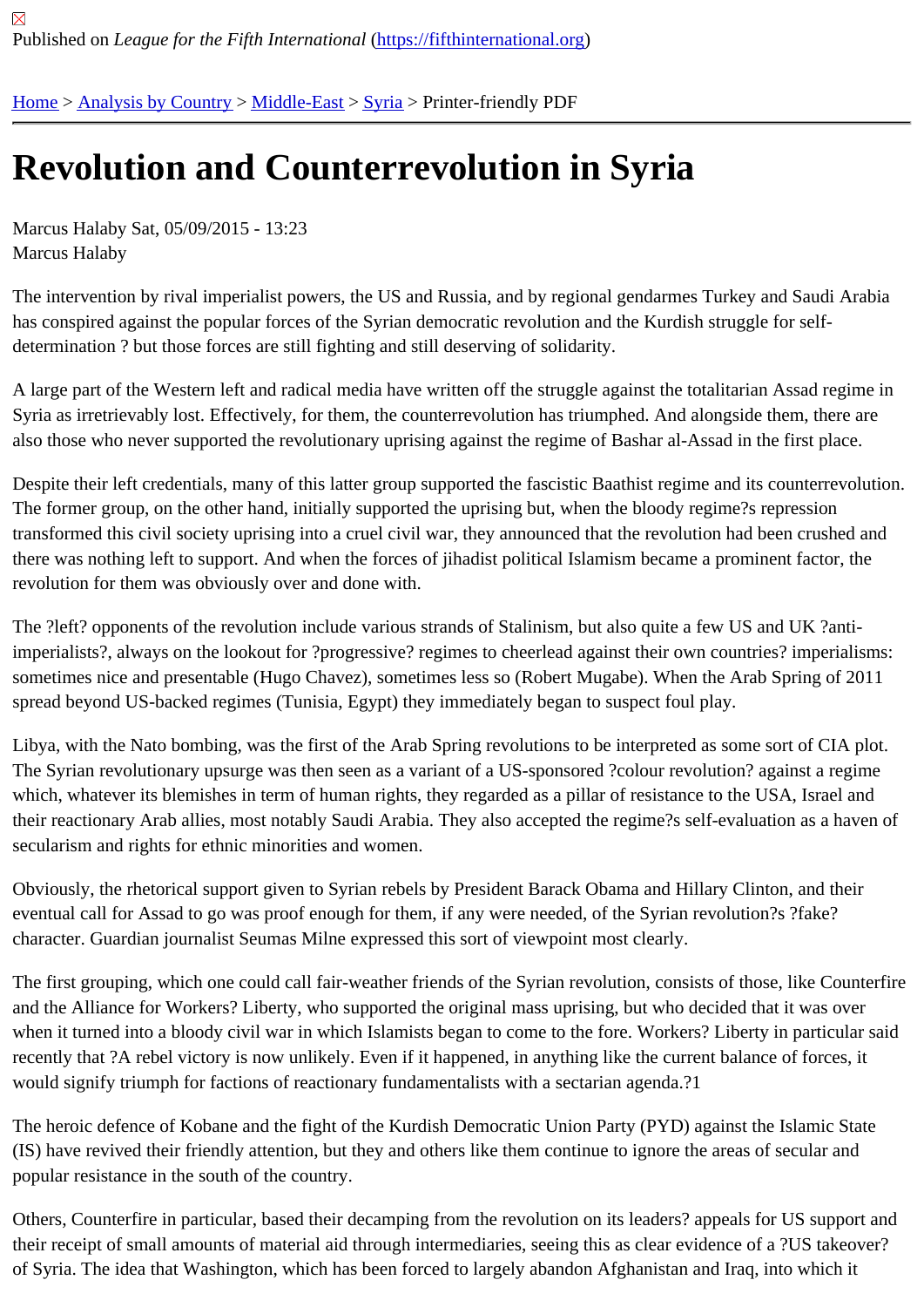poured so much American blood and treasure, will blithely invade or occupy Syria, is frankly laughable.

The revolution still lives This journal, on the other hand, has continued to defend those Syrian rebel forces that have continued to fight the regime, many of which are locally formed militia groups, or deserters from Assad?s armed forces. We have continued to support the local committees and rudimentary popular organs trying to organise food supplies and medical treatment under a series of starvation sieges, barrel bomb attacks, and takfiri Islamist terror, including from Islamic State (IS).

Certainly our support, which included the call for all progressive forces to raise funds for weapons and other war materials, does not include political support to the foreign-based representatives of the official Syrian opposition, or to those Free Syrian Army (FSA) commanders on the ground who keep urging the USA to intervene. A US intervention, even a full-scale invasion, would not replace Assad?s regime with the democracy that the revolutionaries of 2011 fought and died for. One has only to look at Iraq to see the result of such invasions and occupations.

Without indulging in ridiculous conspiracy theories, however, one can say that the USA is indeed the ultimate parent of IS, as it once was of the warlords and Taliban in Afghanistan, and even of al-Qaeda. This does not mean that those forces are, or ever were simply US puppets. However, because their originators were spawned in the anti-Soviet, late Cold War period, the USA and its regional allies have at various times used them against what they considered to be more dangerous foes, rather as Israel once fostered Hamas against the Palestine Liberation Organisation (PLO). All eventually became Frankenstein?s monsters, turning on their parents or masters.

No outside interventions from regional powers, whether from Iran, Turkey, Saudi Arabia or Qatar, will bring liberation to the Syrian people. The Saudi assault on Yemen makes this clear. And the recently launched Turkish assault on the swathe of IS-controlled territory separating the Kurdish areas in the north is not intended to liberate the Kurds ? indeed 90 per cent of the targets have been PKK-affiliated fighting units. The Turkish aim is to prevent the Kurds creating a contiguous territory, because that might encourage Kurds in Turkey to press harder for their own national rights.

As for the eruption of IS into northern and eastern Syria, this was possible partly because of its huge haul of US weaponry after the rout of the US-trained ?professional Iraqi army?, together with some benevolent neutrality from Turkey?s authoritarian Islamist president, Recep Tayyip Erdogan, and from Assad himself.

Erdogan acted on the precept that the enemy of my enemy is, if not exactly my friend, then at least no enemy of mine for the time being. At various points, the Turkish border became a porous one for jihadi recruits to IS, for the better part of a year.

For Assad, too, IS was a useful ?ally? on the same principle. For a considerable time, IS abstained from striking directly at Assad?s forces, and Assad returned the favour. Meanwhile, IS?s barbarous executions and persecutions of secularists, Christians and other minorities strengthened Assad?s propaganda: ?it?s either me or Armageddon?. In 2014, this even made the USA reconsider its no-deal position towards the Syrian dictator. In any case, there is now a de facto pact that allows the US Air Force to use Syrian airspace unhindered.

Certainly, the choice between an IS caliphate or a restored totalitarian Baathist dictatorship is a choice between the plague and cholera. Assad has slaughtered and driven from their homes vastly more Syrians than IS has or probably ever will. But both, if they were to win, would wreak terrible revenge on their remaining subjects. Syrians would become, and are already becoming the new Palestinians: a diaspora of refugees with little or no prospect of returning to their homes without the triumph of the revolution over Assad and IS alike.

Nonetheless, grim as the situation in Syria is, developments in various parts of the country show that slowly, painfully slowly, the most reactionary forces are being pushed back and, more importantly, that they can ultimately be beaten.

#### **Islamic State is not invincible**

IS?s lightning campaign in northern Iraq in the summer of 2014, which ended in its seizure of Mosul, its mass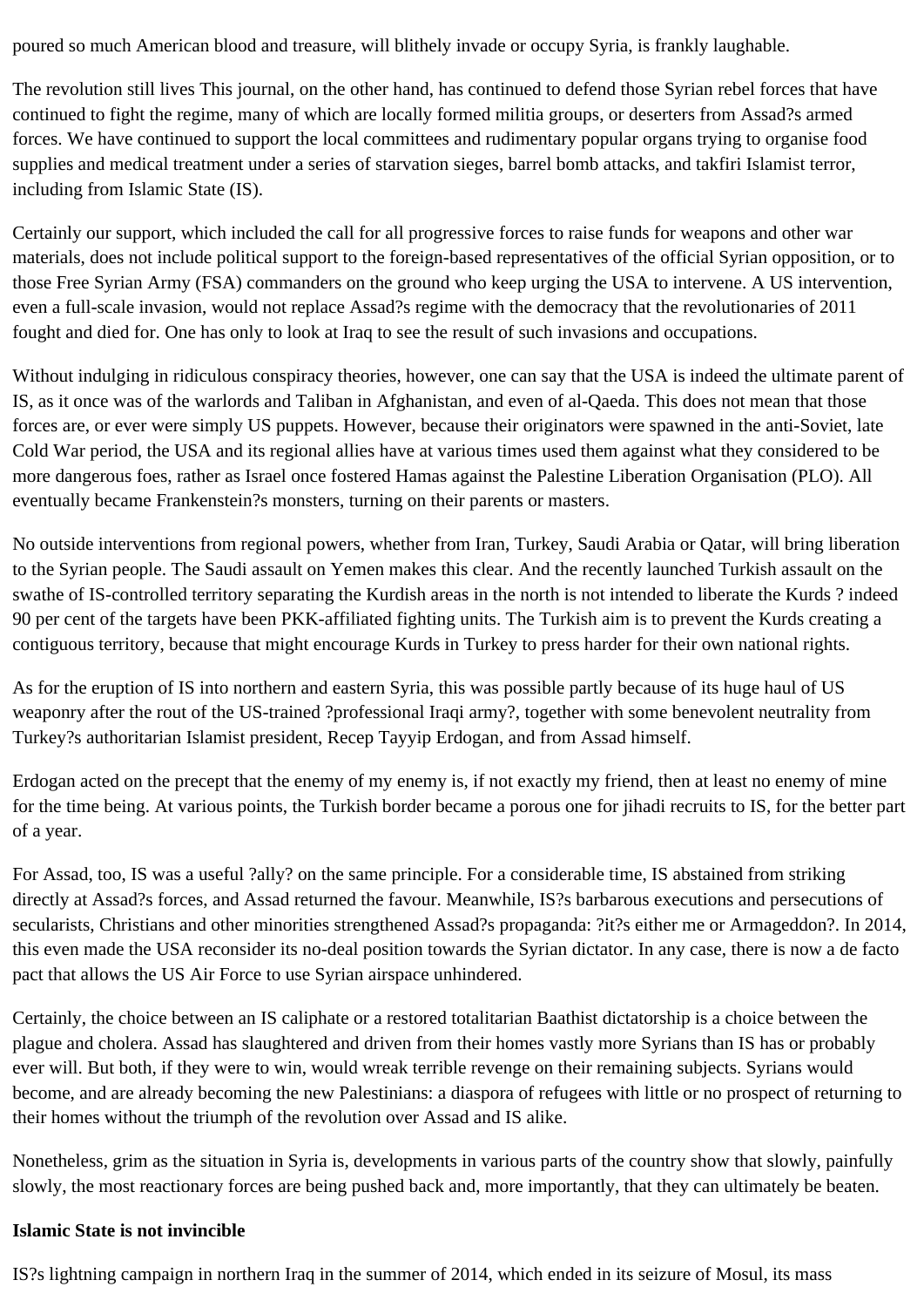executions of prisoners and the repeated headlong flight of IS?s state opponents have given IS a reputation for invincibility, which it skilfully fosters on social media with gruesome pictures and videos. Their leaders certainly understand how to use the Western media, intoxicated as it is by all forms of sensationalism, to magnify the effects of their terror exponentially.

IS?s recent attacks in France and Tunisia on 26 June are guaranteed to stoke up racist Islamophobia in Europe, isolating members of Europe?s Muslim minorities from their non-Muslim fellow citizens.2,3# Islamophobia in the media, and from a spectrum of organisations like Pegida in Germany, the Front National in France, the Party for Freedom in the Netherlands and Ukip in Britain, deeply alienates young Muslims in Europe.

And young Muslims are right to be angry about such racism, and right too to hate the actions of ?respectable? politicians, with their invasions and occupations in the Middle East and beyond. This, and the failure of larger left forces to attract them instead, ?radicalises? a small stream of recruits to a ?global jihad?.

The other side of IS?s terrorist strategy is demonstrated by its near simultaneous attacks in Kuwait,4 where 27 people were killed, and in Kobane and Hasakah in Syria?s Kurdish regions.5 Here the aim is to encourage, and then feed upon, sectarian divisions between Shi?ite and Sunni in Arab and Muslim countries. And the ground for this has already been well-prepared by the ideology of Saudi official Wahhabism.

It should not be forgotten that most of IS?s victims are their fellow Muslims. ?Takfir?, the practice of excommunicating other Muslims as apostates worthy of death, is both their calling-card and the thing that separates them from the vast majority of Islamist opinion across the Arab world.

The IS attacks in Tunisia, the one state where the democratic gains of the Arab Spring are still in effect, are clearly aimed at harming the economy, provoking state clampdowns and thus fertilising the soil for the growth of likemindedly takfiri groups there.

In both cases, it suits IS?s agenda to draw the Western powers and their Arab allies into a confrontation, whether in the form of the state repression of Muslims in Europe, or of Islamists in the Arab world, or best of all, in the form of increased US military intervention into the quagmire from which Obama has been trying to escape.

IS setbacks, Kurdish and rebel gains The context in which these attacks take place, however, is one of recent setbacks and defeats for IS in Syria. And the agency of these defeats is instructive. They have been inflicted neither by the barrel bombs of the Assad regime, nor by the more sophisticated US bombing campaign supported both by Iran and by Saudi Arabia, but by the conventional military actions of armed fighters from the only genuinely popular forces in the country: the Kurdish minority and the Syrian revolutionaries.

One would not know this to look at the coverage of the Western media, which has largely collapsed Syria?s revolutionary civil war into a struggle between the totalitarian Assad regime (now often presented, if very cautiously, as the ?lesser evil?), and the head-chopping, ultra-reactionaries of IS. There is an underlying assumption that IS is constantly on the advance and, thus, a ?threat to our freedoms? that justifies the Western-led military intervention against it.

But the fact is that, despite some headline-grabbing gains, which include IS?s capture of Palmyra from the Assad regime in late May 2015, the last few months have seen serious setbacks for IS in Syria, although noticeably not in Iraq. These have come largely at the hands of the Kurdish People?s Protection Units (YPG) in alliance with sections of the FSA, and even, on occasion, with the FSA?s Islamist allies.

Kurdish forces captured the strategic Base 93 from IS on 23 June, placing the YPG approximately 50 kilometres from Raqqah, IS?s de facto capital in Syria.6 In response, IS launched an assault on Kobane, which was eventually repulsed by a combined force of YPG and FSA fighters. There were at least 120 civilian casualties7 as a result of IS car bombs, rockets and snipers,8 the second mostly deadly attack by IS in this conflict.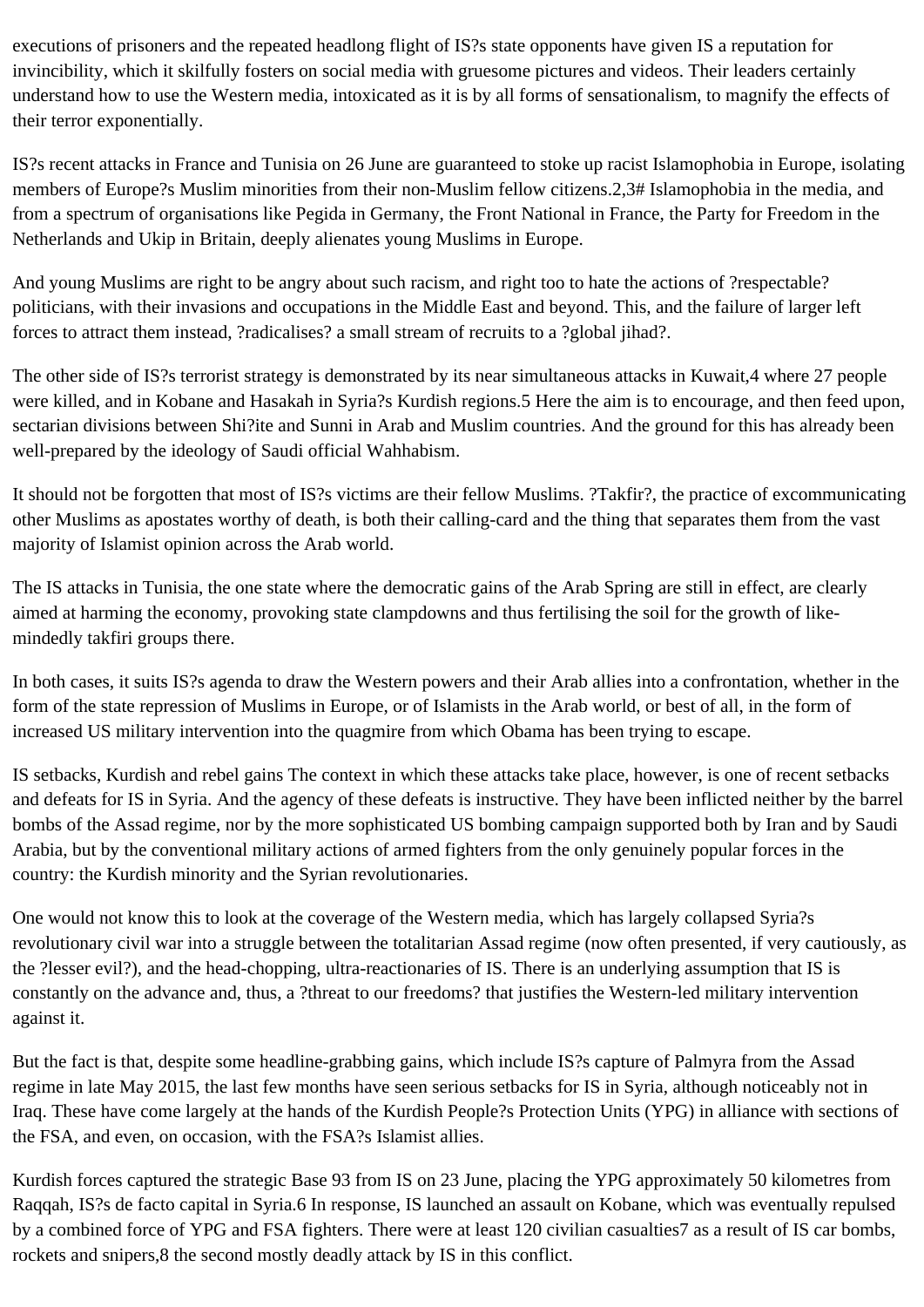A similar story is told in Hasakah, where IS forces are currently fighting a combination of Kurdish, Kurdish-allied Syriac Christian and Assad-loyalist Syrian forces in the city. Over 60,000 civilians have already fled the area, with some estimates expecting up to 200,000 to flee.

## **The YPG?s push to the west**

As can be seen from a map published on 17 June,9 the past six months have seen the YPG move towards linking together the three disconnected centres of Kurdish population in Syria with the Kurdish region in Iraq, forming a now more or less continuous corridor to the north of IS-held territory.

The YPG?s most likely objective in the immediate term would be to push west through IS-held territory around Manbij and the Aleppo satellite town of Al-Bab. This would allow it to link up with the YPG-held Kurdish enclave around Afrin (Efrin). Afrin, surrounded to the north and west by Turkey, is just north of rebel-held Idlib and north-west of an Aleppo still divided between the Assad regime and the Syrian rebels. The corridor between it and Kobane is also a potential corridor for Turkey to reach its allies amongst the Syrian rebels.

In the course of this advance, the Kurdish nationalist PYD, the Syrian sister party of the Turkey-based Kurdistan Workers? Party (PKK), which controls the YPG and the Kurdish Rojava enclave defended by it, has pursued a policy that might at best be described as pragmatic and, at worst, as extremely shortsighted.

In the region around Kobane, realities on the ground have pushed the YPG into an alliance with the Syrian armed opposition against their common enemy, IS. But in Hasakah and Qamishli, close to the border with Iraq?s autonomous Kurdish region, the YPG co-exists not with the FSA but with the Assad regime and its allies.

Elsewhere in the country, YPG forces continue to maintain the policy of ?neutrality? between the Assad regime and the Syrian revolutionaries that the PYD has promoted within Syria?s Kurdish minority almost since the beginning of the revolution in March 2011.

## **The Rojava experiment**

The international left has, correctly, rallied to the defence of Rojava, as the force that seemed most capable of resisting the ?barbaric? soldiers of the IS caliphate. In addition, something of a love affair has developed between, on the one hand, Western anarchism and various other leftists, and, on the other, the PYD and its YPG militia.

The basis for this is the PYD?s claims to have built popular councils and assemblies, in the course of putting into practice Abdullah Öcalan?s theory of ?democratic confederalism? which he adapted from the veteran US anarchist writer Murray Bookchin?s book ?Libertarian Municipalism?.

Öcalan, the historic leader of the PKK, still imprisoned in Turkey, has in recent years made an extensive criticism of the PKK?s previous methods. He claims to have rejected one-party domination in favour of political pluralism, and nationalism in favour of a multi-ethnic and communitarian policy. The centralised state will ?disappear?, to be replaced by a confederation of local communes.

The PYD, co-chaired by Salih Muslim and Asia Abdullah, claims to be committed to ?social equality, justice and the freedom of belief?, to ?pluralism, the freedom of political parties?, and of course to women?s liberation.10 Indeed, the thing that most impresses foreign leftists visiting Rojava is the attitude of the party and of the YPG towards women. In the YPG, there are the Women?s Protection Units (YPJs), with women fighters and commanders reported to be some 7,000 to 10,000 strong.

In all the institutions in Rojava, (including the PYD?s leadership) there are two co-chairpersons, one man and one woman. In every town and village there is a Women?s House, providing advice, counselling, protection and shelter against domestic violence, honour killings, rape and physical and mental health problems arising from war and displacement traumas.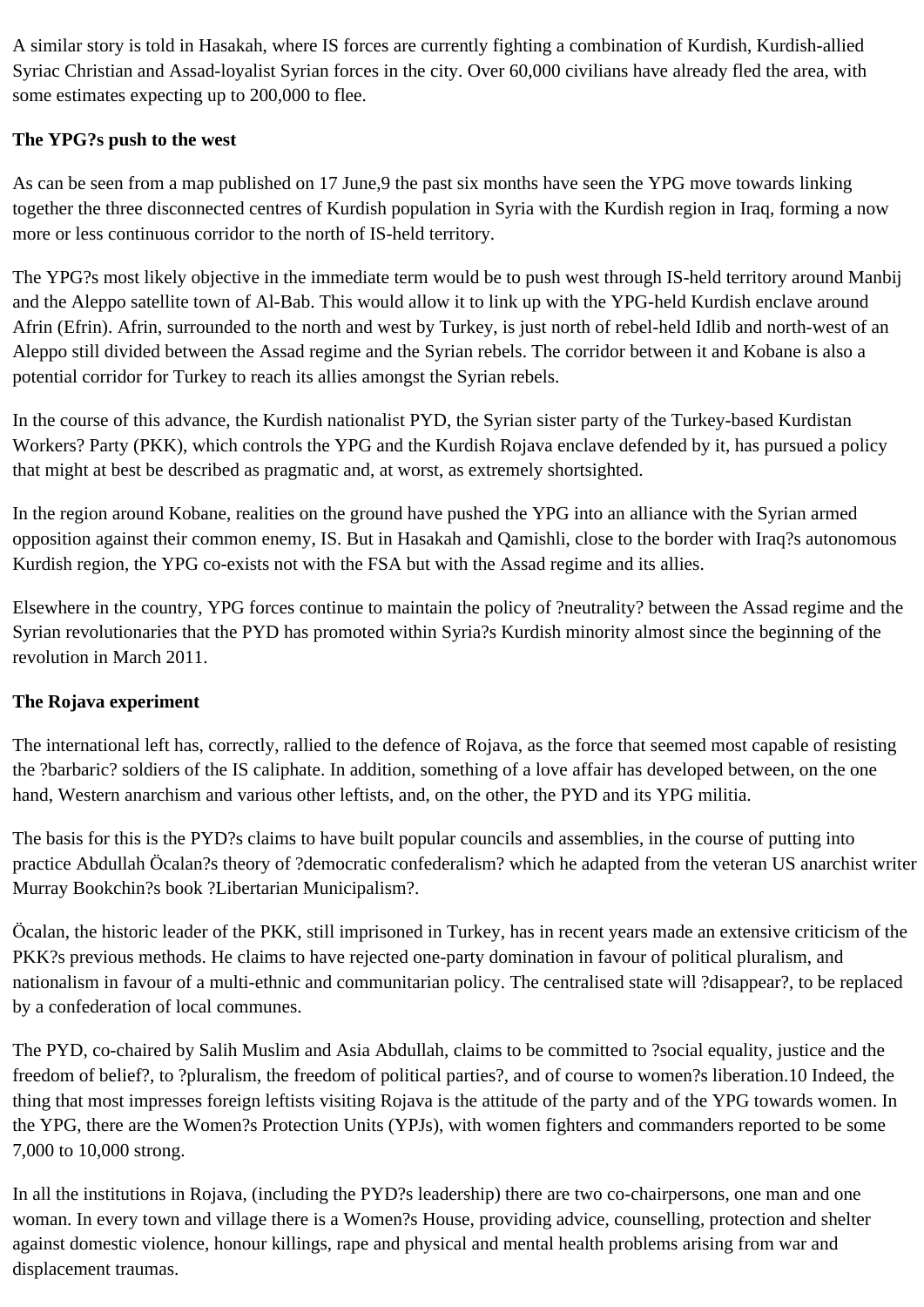## **The PYD?s opportunist pragmatism**

However, against this picture it has to be remembered that the PYD found itself in control of Syria?s majority-Kurdish regions (in which, moreover, only a minority of Syria?s Kurds actually live) not by virtue of having led a struggle for Kurdish self-determination against the Assad regime, but as an unexpected by-product of the revolutionary struggle to overthrow that regime elsewhere, a struggle in which the PYD played very little part.

Assad effectively abandoned control of the Kurdish regions to the PYD in the Summer of 2012, at a time when the FSA was close to capturing the capital Damascus, and actually did capture half of Syria?s largest city, Aleppo. Prior to this, the PYD had been the Kurdish party most opposed to full Kurdish participation in the popular uprising against Assad?s dictatorship.

Nor is this accidental. The PYD, almost uniquely amongst Syria?s numerous and often fractious Kurdish nationalist parties, had enjoyed a semi-legal status under Assad?s rule, partly as a legacy of the Baathist dictatorship?s sponsorship of the PKK?s guerrilla struggle against the Turkish state in the 1980s and 1990s.

Many other Syrian Kurds still suspect the PYD of having been behind the murder of anti-regime Kurdish nationalist leader and opposition Syrian National Council (SNC) executive member Mashaal Tammo in October 2011. This event, which provoked a demonstration of 50,000 at his funeral, five of whom died when security forces shot into the crowd, is often regarded as having been a turning-point in Syrian Kurdish opinion in favour of the revolution.

It followed a brief period in the early stages of the Syrian uprising in which the Assad regime tried to buy off the Kurds by promising to grant citizenship to stateless Kurds in the predominantly Kurdish north-eastern Jazira region around Hasakah and Qamishli, the core of today?s Rojava. These were the descendants of roughly 120,000 Kurds whose citizenship had been revoked on spurious grounds in 1962, before the Baathists came to power, in laws that effectively treated them as aliens or as undocumented migrants.

Since then, the PYD?s policy of maintaining an effective non-aggression pact with the regime, while Assad starves and demolishes the other parts of the country not under his direct control, has gone alongside its repression of other Kurdish parties, as well as occasional clashes with almost all wings of the Syrian armed opposition: the FSA, Jabhat an-Nusra and the various ?mainstream? Islamist and Salafist formations, many of which have since been grouped together in the Islamic Front.

The PYD justifies its actions to its own base of support by pointing to the fact that the Kurdish regions under its control have been spared the devastation that has been the lot of almost all the rebel-held Arab regions. But this nationalist opportunism may well prove to be their undoing. The rise of IS and the intervention of the Turkish army have created new threats to the Kurds? accidentally-acquired autonomy, one that requires practical cooperation with the popular forces within Syria?s Arab majority if it is to be repelled.

Meanwhile, the Assad regime has declared itself ?ready to negotiate? with the Kurds, separately from the Syrian rebels.11But no-one should be under any illusion that any formal recognition of ?Kurdish autonomy? by the Assad regime would be honoured any more than those made by Saddam Hussein with the representatives of the Kurdish minority in Iraq; and they generally ended with massacres.

The PYD?s opportunism in this regard, however, is not the only reason for the divisions between Kurdish and Arab popular forces in Syria. The official Syrian opposition in exile (both the Syrian National Council and later the National Coalition for Syrian Revolution and Opposition Forces) has abjectly failed to make any explicit recognition of Kurdish national rights in a post-Assad Syria, while many of its components quite explicitly oppose the very idea.

In addition, many Syrian Kurds believe that the FSA in northern Syria depends on Turkish support and acts as a tool of Erdogan?s anti-Kurdish policy. And there is also the spontaneous hostility towards Islamists of a Kurdish population that is generally more secular than the surrounding rural and small town Arab population.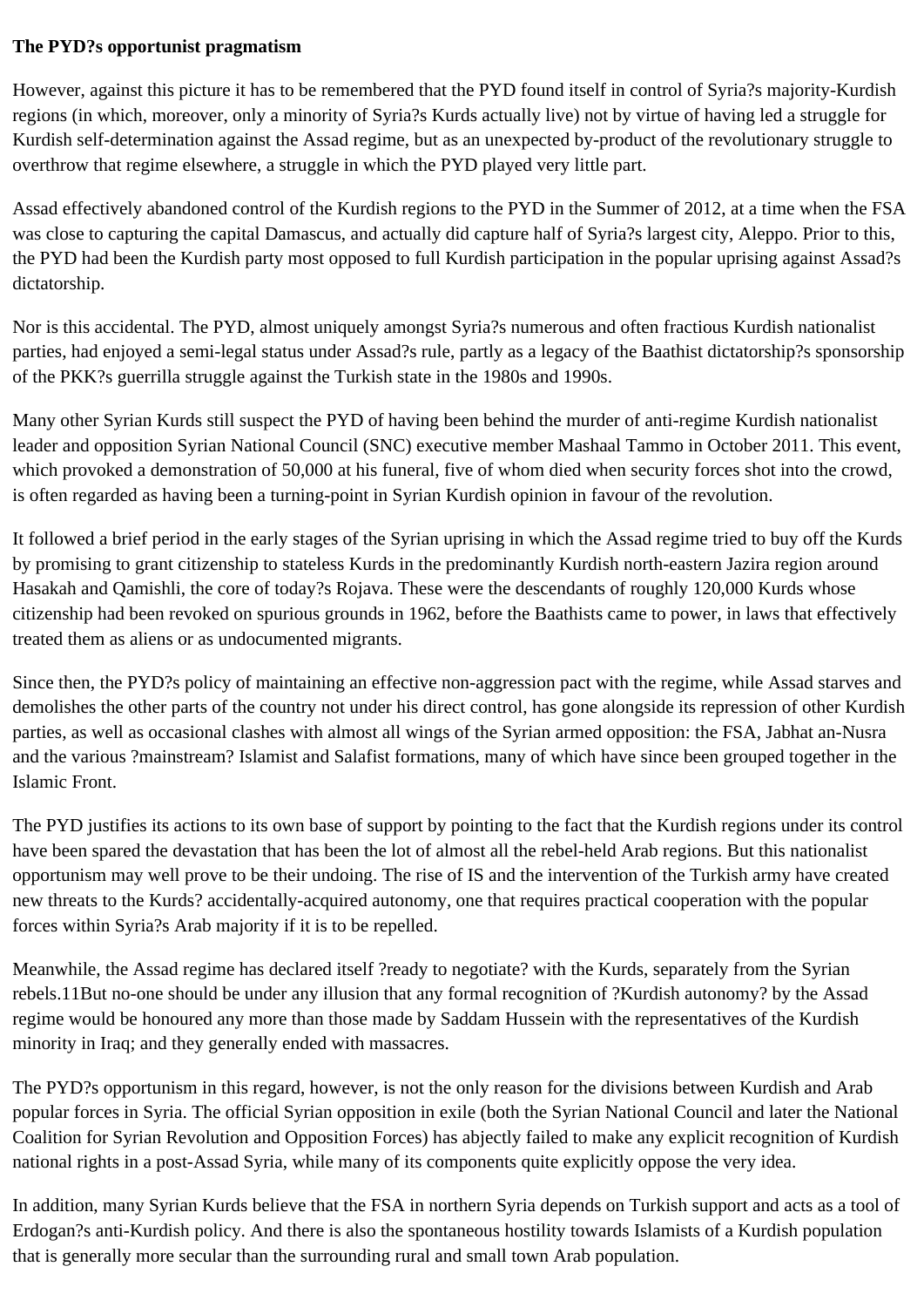Although the eruption of IS as a threat to the PYD and Rojava, as well as to the FSA and its allies, has pushed both towards a rough and ready alliance, this has been strained by allegations of ethnic cleansing made against Kurdish forces as they push west to link together Syria?s three Kurdish-majority regions.12,13,14# This advance has taken them through regions with a majority-Arab population and, while the PYD and even some of its Arab allies have rejected these accusations,15,16 it seems likely that there has been a policy of ?collective punishment? of civilian populations accused of having supported IS.17

This has apparently even been admitted by some YPG representatives, who have acknowledged that this was wrong and must not be repeated.

#### **The ?secular? south and the ?Islamist? north**

In the south of Syria, there have been continued gains against both Assad and IS by the Southern Front,18 currently engaged in the liberation of Daraa, the birthplace of the revolution in March 2011. Its ultimate objective is to march on Damascus and dislodge the Assad regime from the country?s capital city, leaving only the Alawite-populated strongholds inland from the coastal region around Latakia in the regime?s possession.

The Southern Front is an alliance of the FSA with various forces, most of them secular but including some Islamists. And in this instance, the secular forces have been strong enough to exclude from its ranks al-Qaeda?s official affiliate in Syria, the notorious Jabhat an-Nusra.

Jabhat an-Nusra is an extremely unstable Salafist-led formation from which many of IS?s Syrian fighters originally emerged, when they split from Jabhat an-Nusra?s ranks, encouraged by the entry into Syria of IS?s core component, the former Iraqi al-Qaeda affiliate, then known as the Islamic State of Iraq.

While IS and Jabhat an-Nusra have maintained a fierce rivalry ever since, especially following Jabhat an-Nusra?s participation in the attempts by the FSA and the Islamic Front to eliminate IS in Syria from January 2014 onwards, Jabhat an-Nusra has also been prone to seeing its fighters defect to its now better-resourced and more strongly entrenched rival, from which moreover it is ideologically indistinguishable.

The real difference between Jabhat an-Nusra and IS is a strategic one that stems from their different national origins. IS has from the outset had the conscious objective of building a state, as its predecessors in Iraq tried to during their struggle against the US occupation of their country. It either excludes other forces from the regions under its control, or forcibly integrates them into its own forces, where they are close enough ideologically that they can be won over to it.

Jabhat an-Nusra, by contrast, operates as a rebel faction within a coalition of rebel factions (albeit factions whose toleration of it is wearing extremely thin), in keeping with the general feature of the Syrian armed opposition to date: the absence of any central authority capable of subsuming all the armed factions under its own control.

And the wisdom of Jabhat an-Nusra?s exclusion in the south is confirmed by the experience further north where, after playing a minor role in the liberation of Idlib in late March 2015,19 Jabhat an-Nusra proceeded to massacre some 20 Druze villagers.20

This act of sectarian murder was all the more outrageous, given that the Islamist-led ?Army of Conquest? that liberated Idlib involved a broad coalition of Islamist and secular forces, including not just the FSA and the secular (and Saudibacked) Syria Revolutionaries Front, but rebel Christian units and even some Druze defectors from the regime.21

Syrian revolutionaries in the north of the country, whether secular or Islamist, would be well advised to emulate their southern comrades? exclusion of forces whose actions can only undermine and discredit their struggle.

#### **Secularists, Islamists, IS and the Palestinians**

But then the Southern Front?s hostility to Salafist Islamists is no surprise either. In contrast to the regions north and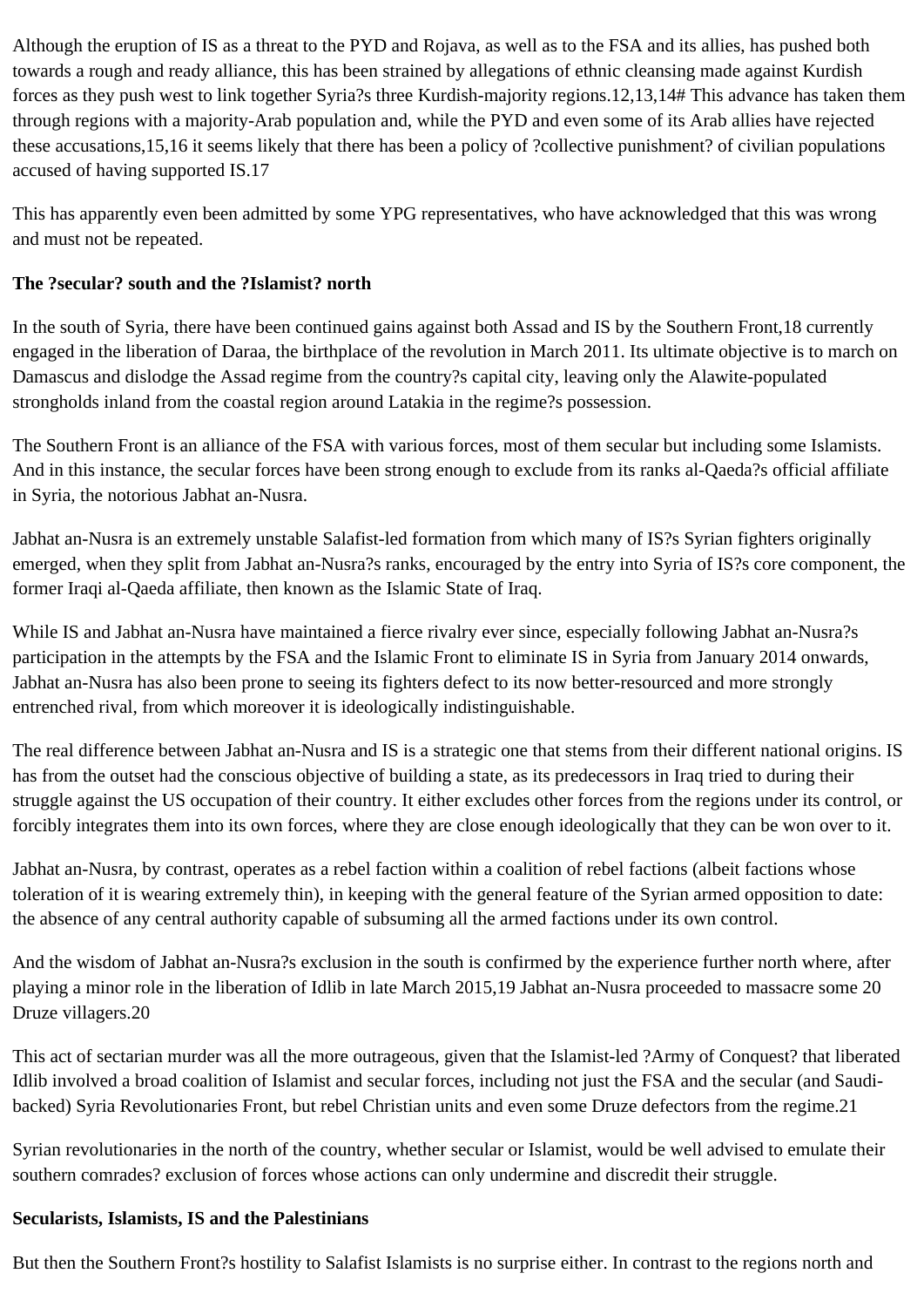west of Aleppo, where ?Sunni versus Alawite? inter-communal fighting has certainly played a role in the war, the FSA in southern Syria has always been dominated by secular nationalists. One of its strongholds, until its fall to the regime in March 2014, following one of Assad?s many worse-than-Gaza starvation sieges, was Yabroud, a town to the north of Damascus with a large Christian population. Another, Zabadani, between Damascus and Zahleh in Lebanon, was captured from the rebels by Hezbollah in April 2014.

And recent events in the Palestinian refugee camp in Yarmouk, south of Damascus, have reinforced the alienation of secular revolutionaries from both Jabhat an-Nusra and the Islamic Front. Yarmouk has the largest concentration of Palestinian refugees in Syria, and was once regarded as a symbol of the Palestinian armed struggle against Israel. Barely 10 kilometres from the centre of Damascus, it has since December 2012 been subjected to a starvation siege that has seen many of its residents reduced to eating stray cats, and in which 200 are reported to have died.22

On 1 April 2015, Yarmouk, completely surrounded by regime-held territory, was invaded by IS forces, giving rise to many accusations and counter-accusations of treachery and collusion with the Assad regime. Zahran Alloush?s Salafist ?Army of Islam? in particular accused Jabhat an-Nusra of having facilitated IS?s entry into the camp.23,24

Others have accused the Popular Front for the Liberation of Palestine General Command (PFLP-GC) of Ahmed Jibril, the regime?s principal enforcer within Syria?s overwhelmingly pro-revolution Palestinian minority, of allowing IS into the camp in order to attack the Syrian and Palestinian rebel forces based there, a tactical ploy that pro-regime forces have also been accused of deploying elsewhere.25

What is certainly true is that Jabhat an-Nusra declared its ?neutrality? in the clashes between IS and the FSA in Yarmouk, while the regime took advantage of the situation to drop 13 barrel bombs on the camp.

The regime also tried to draw the Fatah-led PLO into giving it an official mandate to ?liberate? the camp, while giving the PFLP-GC and other pro-regime Palestinian formations carte blanche to try to regain control of an iconic Palestinian neighbourhood from which they had been largely excluded for the last three years, something in which they were not even remotely successful.

After five weeks, IS forces eventually were driven out of the camp, not by the regime but by the rebels, with the assistance of the pro-Hamas and anti-Assad Palestinian militia Aknaf Bait al-Maqdis. By then, most of Jabhat an-Nusra?s fighters in the camp had switched from ?neutrality? to outright defection to IS.

And while the Army of Islam, one of the two main components of the Islamic Front, also fought against IS, the Islamic Front?s other main component, Ahrar ash-Sham (the ?Free Men of the Levant?) like Jabhat an-Nusra declared its neutrality. And this, in turn, reflects extremely badly on the Islamic Front?s whole project.

#### **The Islamic Front**

The Islamic Front was formed in November 2013 with Saudi encouragement, as a ?mainstream? Salafist counterweight to both IS and Jabhat An-Nusra. Its political basis was one that rejected the takfiri approach to fellow Muslims, while still advocating an Islamic state to replace the Assad regime, albeit one with a ?consultative? rather than ?representative? model of democracy.

And its selling point to the still sizeable secular component of the anti-Assad camp was that it would act as a buffer between the secular revolutionaries and the ?extremist? Salafist factions, by drawing fighters, resources and popular support away from them, and by siding with the rest of the anti-Assad camp against them.

In this, the Islamic Front?s formation is the product of two very important factors. The first is that the vast majority of both secular and Islamist forces do not want a breach within the anti-Assad camp to open up along religious versus secular lines. This has forced the Islamist components, whatever their other wrongdoings, to act to discipline those of their allies whose actions might make such a breach inevitable.

The other factor has been the attempts of Saudi Arabia and Qatar to put together a ?moderate opposition? that they can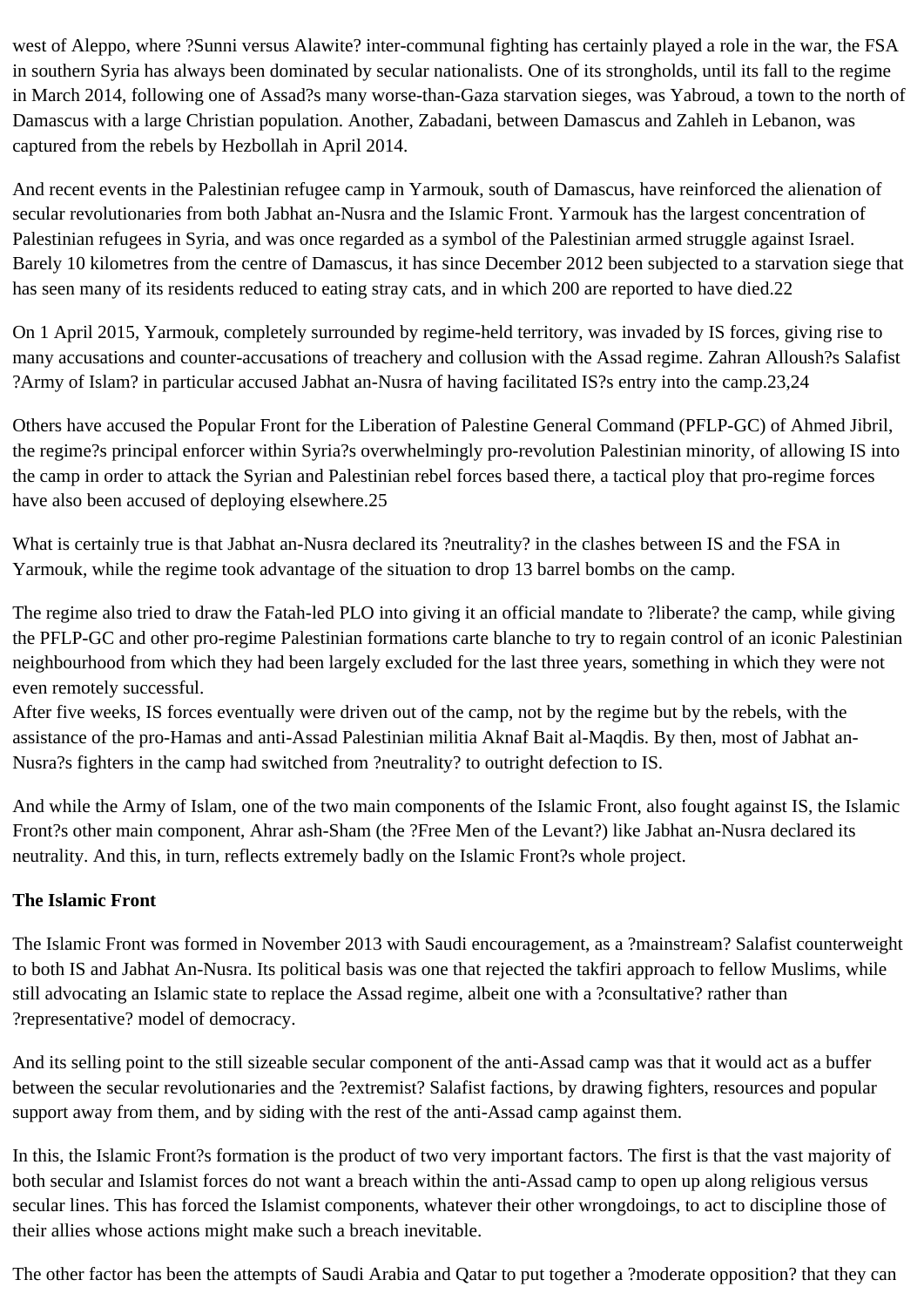present to the Western powers as a future recipient of political and material support, a bid that has so far failed to convince the USA and its allies. The Syria Revolutionaries Front was formed for much the same reason, as a ?secular? counterpart to the Islamic Front.

Both accordingly were major components of the ?revolution within the revolution? against IS that began in January 2014, involving a coalition of rebel forces so broad that even Jabhat an-Nusra was intimidated into joining it.26 Significantly, the IS provocations that preceded this major turn against it included attacks on both ?secularist? and ?Islamist? targets: namely, IS?s arrest of world-famous cartoonist Raed Fares in an attempt to close down his media centre in Kafr Nabl27 and its murder of Ahrar ash-Sham commander and physician Hussein al-Suleiman (?Abu Rayyan?).28

Even so, there is little love lost between the Islamic Front and the secular forces, especially after the Yarmouk events. Army of Islam leader Zahran Alloush may have rowed back a little from his opposition to ?democracy? and his open sectarianism against Alawites, now that he is trying to present an acceptable face to Turkey and to the Western allies of his Arab Gulf sponsors.29 But many still hold him responsible for the December 2013 disappearance of secularist human rights lawyer Razan Zaitouneh, her husband and two of their colleagues in Alloush?s stronghold of Douma in the northern Damascus suburbs.

And in the same month, only shortly before its anti-IS offensive, the Army of Islam took part alongside Jabhat an-Nusra in a massacre of dozens of Alawite, Christian and Druze civilians in the town of Adra, in the Douma district. That Alloush has not engaged in clashes with the Kurds, mainly because the Army of Islam?s base is in the south of the country, while its partner Ahrar-ash-Sham is based in Aleppo, Idlib and the north.

Unlike the increasingly isolated and now barely tolerated Jabhat an-Nusra, and unlike IS, whose presence in Syria almost has the character of an Iraqi occupation, the Islamic Front does have a genuinely popular base of support. However, it cannot be long before people come to realise that any thoroughgoing ?revolution within the revolution? will sooner or later have to extend also to a confrontation with the Islamic Front, especially once the common threat of Assad and IS starts to recede.

## **The grindingly slow death of the Assad regime**

One should never forget that IS are not the only terrorists in Syria, nor even the most prolific. The ?secular? totalitarian Assad regime is responsible for easily 10 or 20 times the numbers of people killed, wounded or displaced as its takfirijihadist mirror-image is. And Bashar al-Assad still clings to power in an almost continuous swathe of the country, stretching from Damascus through Homs and Hama to the outskirts of Aleppo, and from there to the coast at Latakia and the Russian naval base at Tartous.

Assad is locked into a civil war which his regime ultimately cannot win, at least not by military means alone. Iran and Russia provide him with funds and resources, while the Lebanese Shi?ite movement, Hezbollah, supply him with fighters.30,31 The regime has even had to make up for the shortage of Syrians willing to continue fighting and dying for it by drawing on the support of Shi?ite sectarian militias from Iraq, Yemen and Afghanistan.32

Indeed, this is the Assad regime?s real Achilles heel ? not a shortage of weapons, but a shortage of manpower. With the machinery of conscription having broken down, the regime has been forced to use press-gang methods to keep its army together, prompting a flight from the country of young men keen to avoid military service, including many members of Syrian minorities that are generally assumed to be ?pro-regime? (primarily Christians and Druze) to Lebanon and elsewhere.

In any case, both the regime and its allies on the ground have little faith in the army?s loyalty, with Hezbollah in particular far more confident about fighting alongside the newly-created volunteer National Defence Forces than alongside demoralised army units prone to defection or desertion.

The fact that the National Defence Forces have been recruited overwhelmingly, although not quite exclusively from the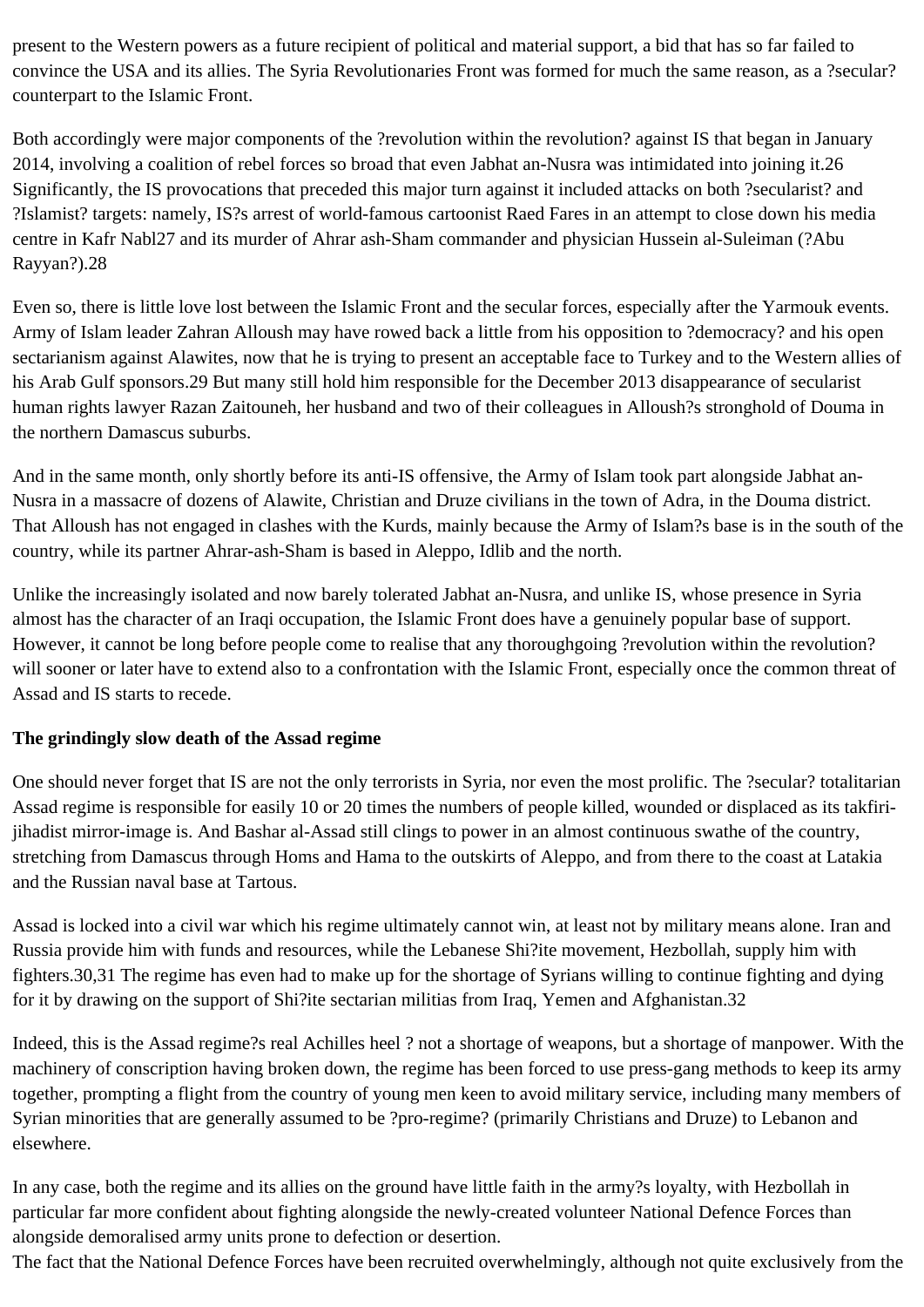Alawite minority represents a continuation of the overall trend, that of an extreme narrowing and erosion of the regime?s base of support.

And this in turn has imposed huge sacrifices on the Alawites, and creates with it the risk that one day, their losses will become so extreme that the regime?s last remaining base of reliable mass support will look to a future without Assad and without the regime, as the only obvious alternative to their own complete annihilation. It has also greatly strengthened the role of Iran as the real power behind Assad, creating resentments that manifest themselves even within the regime?s own camp.33

Amongst the Druze, also, there are signs that their communal leaders are moving away from a position of ?neutrality?, or even of soft support for the regime, and towards open opposition.34

The unarmed mass protests that marked the opening phase of the Syrian revolution in March 2011 may have failed to break the army open in the way that their counterparts in Tunisia and Egypt did, for reasons that are peculiar to Syria?s class and ethno-sectarian structure. But they, and the civil war that Assad imposed on the country after them have created a continuous haemorrhage from the available pool of forces willing to tie their future to the regime?s continued existence.

This leaves Assad fighting a war of attrition against the Syrian rebels that shows no sign of coming to an end, despite his regime?s superior firepower, and despite its continued devastation of rebel-held areas through aerial bombardment and starvation sieges.

## **Western intervention ? but who is it aimed at?**

Indeed, notwithstanding the September 2013 agreement between US State Secretary John Kerry and Russian Foreign Minister Sergey Lavrov to secure the Assad regime?s destruction of its stockpile of chemical weapons, following the regime?s poison gas attacks on the rebel-held Damascus suburbs in August 2013, it is well documented that Assad has continued to use all manner of chemical weapons against civilians.35,36

This was supposedly one of Obama?s ?red lines? which, if crossed, would result in a US-led intervention against Assad. In the event, the USA, Britain and their allies baulked. This was not just as a result of Russia?s support for the Assad regime, or of entirely justified domestic opposition to involvement in yet another Middle East war following the 2003-10 debacle in Iraq. It also reflected the unease of many in US and British military and security circles at the prospect of a military intervention without clear goals, and without clear allies.

Whatever the slanders of Assad?s apologists, the fact is that the Syrian rebels, far from being in the pockets of the Western imperialist powers, represented popular forces that their self-styled Western ?allies? understood perfectly well would not easily submit to their control. Indeed, the overall picture has always been much more complex than the onedimensional geopolitics that Assad?s conspiracy theory-minded apologists on the international left and beyond have generally accepted.

For many of them, the Syrian revolution itself was always an imperialist conspiracy against an anti-imperialist ?resistance regime?;37 IS was the creation of the Israeli Mossad and the CIA; and the Western powers have been gunning for Assad and plotting his overthrow all along, held back only by the new ?multi-polar order? in world politics, represented by the rise of Russian and Chinese imperialism.

In fact, Russia?s opposition to a direct Western military intervention in Syria let the Western powers off the hook, allowing them to back away even from the ?unbelievably small, limited kind of effort? that John Kerry spoke of during a press conference in London with the UK Foreign Secretary, William Hague, on 9 September 2013.

Kerry?s objective, as he explained at the time, was not ?going to war? but ?to hold Bashar Assad accountable without engaging in troops on the ground or any other prolonged kind of effort in a very limited, very targeted, very short-term effort that degrades his capacity to deliver chemical weapons without assuming responsibility for Syria?s civil war?.38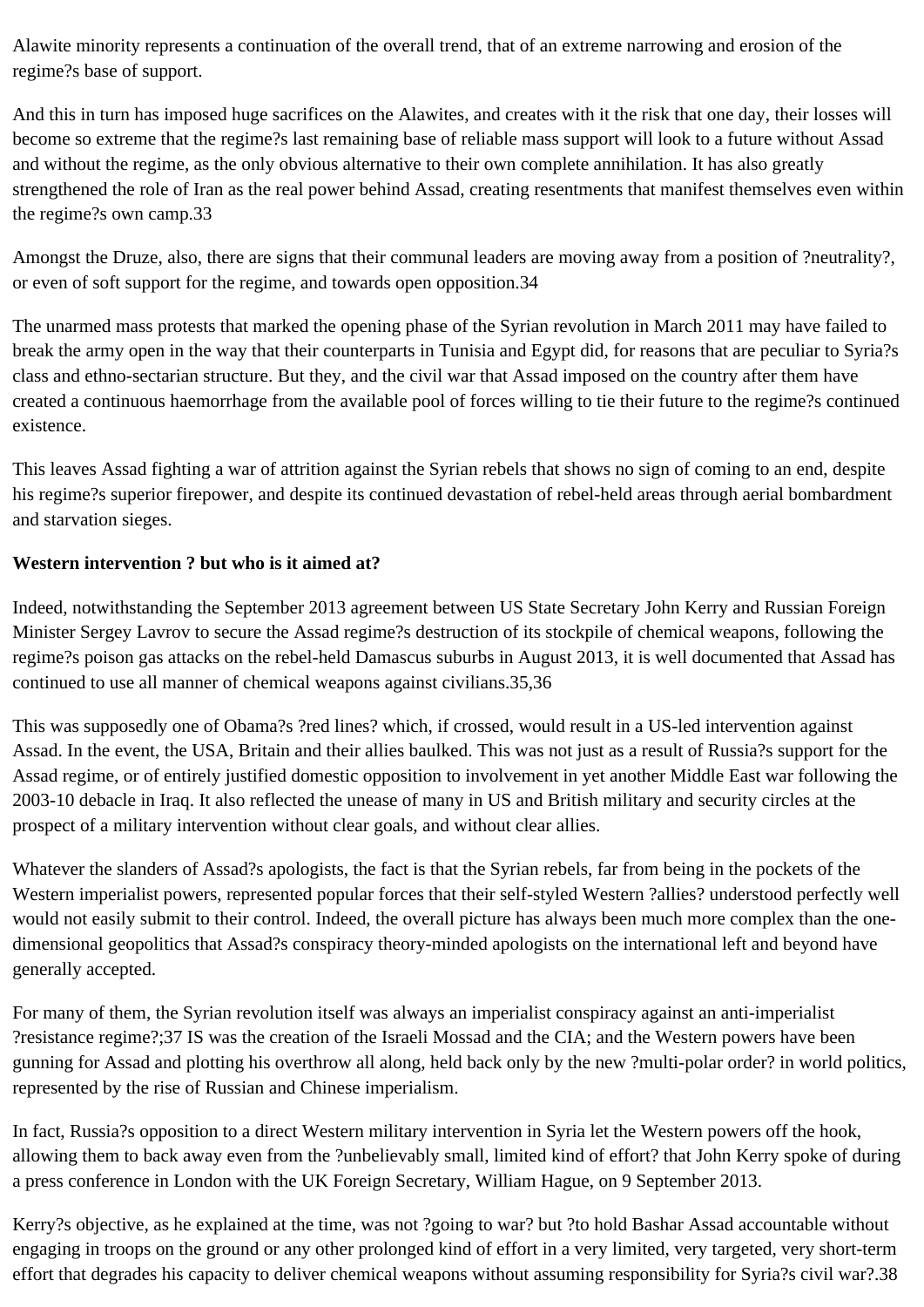The British and US governments would justify their hesitation with the self-fulfilling prophecy that the Syrian rebels had not sufficiently distanced themselves from the ?extremists? in their own ranks, and that this made their involvement in any anti-Assad intervention untenable.39

## **Isolation leads to radicalisation**

It is no accident that the following twelve months saw a major radicalisation of the anti-Assad forces. The very ?extremists? who had served as the Western powers? pretext for cooperating with Russian imperialism?s temporary preservation of the Assad regime gained ground on the back of a mass realisation by anti-Assad Syrians that little or no help would be forthcoming from the outside world.

When direct US intervention in the region finally did come, it was in response to the threat posed by IS?s advance into Iraq and its capture of Mosul, Iraq?s third-largest city. This was a threat both to the major oil reserves in Iraq?s Kurdish region, and to the continued existence of the post-US occupation Iraqi state, a key ally of the Assad regime and, like it, also a client state of Iran.

US imperialism, having been hesitant about intervening in Syria only a year earlier, now responded quickly, authorising the deployment of US forces in Iraq on 15 June and airstrikes on 7 August 2014.40 Here, the Western powers could count not only on Russia?s lack of opposition, but on its whole-hearted support, now that IS had become a threat to Moscow?s Syrian and Iranian clients alike.

Perversely, this ?convergence? between Russian and US imperialist policy in Syria and Iraq, which Lavrov and Russian President Vladimir Putin would see as having been a vindication of their stated policy of promoting a ?negotiated settlement? with the Assad regime, would be deepened by the US and EU backed overthrow of Ukrainian President Viktor Yanukovych in February 2014 (and the Ukrainian civil war that followed it), as US imperialism discovered a point of pressure on Russia to limit its global influence that was much more uncomfortably close to home for Putin than Syria was.

This ?convergence? has had features that Syria?s revolutionaries are all too familiar with, but that receive little attention from the outside world. The US-led intervention in Syria has involved attacks not only on IS, but other enemies of the Syrian regime as well. Groups such as Jabhat an-Nusra and the Islamic Front in Idlib, where there is no IS presence at all, have been amongst the targets of the US-led bombing campaign.41,42,43

Notwithstanding the reactionary politics of both Jabhat an-Nusra and the Islamic Front, the attack on the latter, at the very least, was an attack on a force that enjoys genuine popular support. That is enough for the US to categorise them as ?extremists?, whose wings must be clipped the better to facilitate any future inter-imperialist deal for Syria, over the heads of the Syrian people.

These airstrikes and special forces missions went alongside some limited material and logistical support for the Kurdish YPG and occasional talk of finding some suitably ?moderate? Syrian rebels to arm. However, the USA?s difficulty in finding these ?moderate rebels? is partly a function of the fact that their ?moderation? is to be measured by their willingness to agree to fight exclusively against IS, and not against the Assad regime.44

This strategy is primarily designed to contain IS without changing the overall balance of forces in a way that might pose too much of a threat to the Assad regime, something that would undermine Russia?s present acceptance of the USled intervention.

And the maintenance of a stalemate between IS, the Kurds, the Syrian rebels and the Assad regime suits sections of the US ruling class perfectly well. Presenting IS as a mortal threat to Western civilisation and ?democratic values? in the region provides a useful distraction for the US public from ongoing social and economic problems at home.

Recent developments in Turkey have further complicated matters in Syria and indeed the whole region. However contradictory it may appear, it will not strategically alter the US war aims.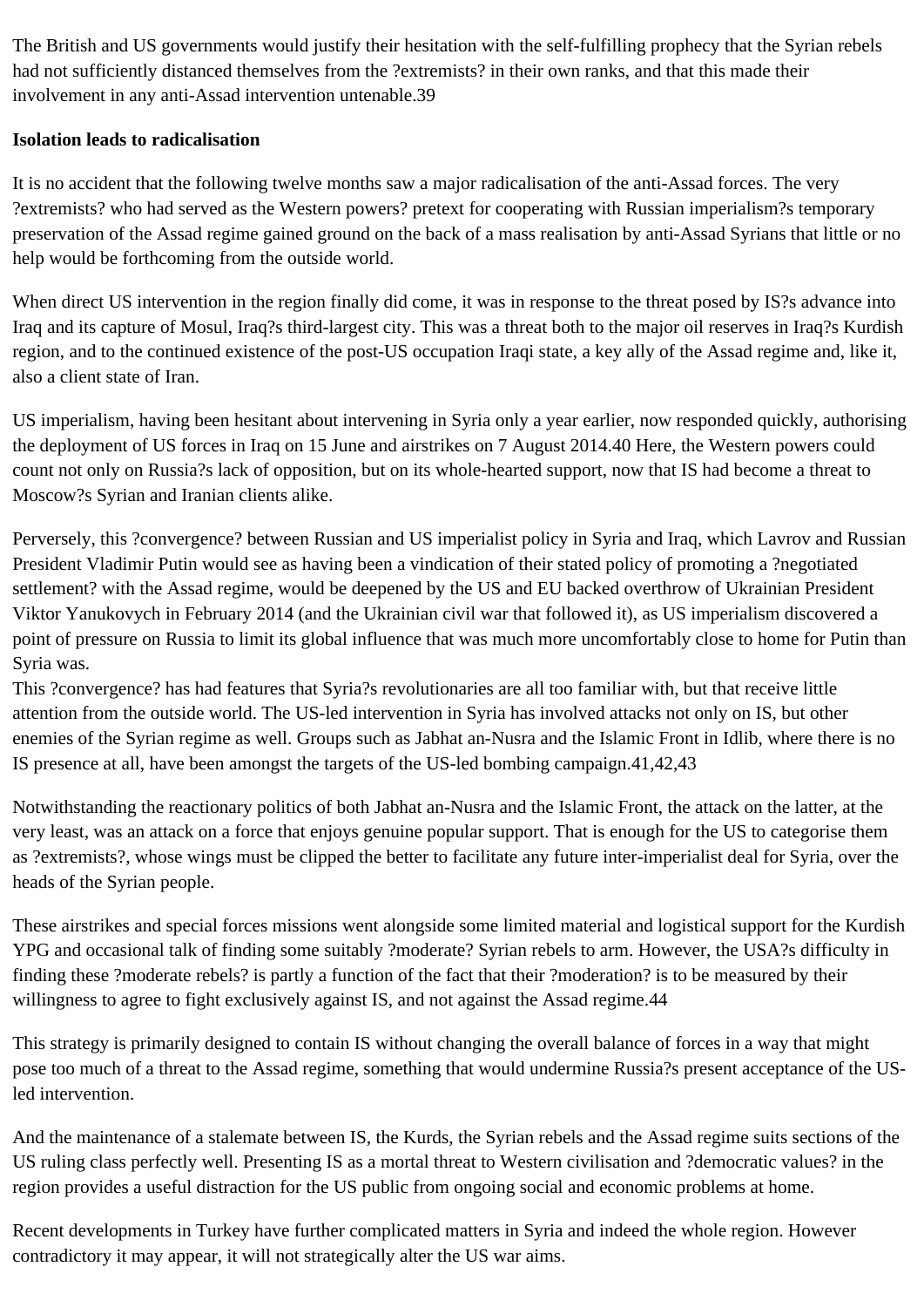Following the massacre of 32 socialist youth in the Turkish city of Suruç by an Islamic State suicide bomber on 20 July 2015, the Turkish Government joined the US ?coalition of the willing? to fight IS. The reality, however, is rather different.

In fact it launched a major round up by security forces in Ankara, Izmir, Istanbul and other centres. Ostensibly targeted at IS sympathisers, amongst the more than 1,000 arrested are many leftists and Kurdish militants. Militant protests and their violent repression ensued.

On 24 July, Turkish F-16 jets started bombing targets inside Syria for the first time, while the tanks and artillery of its Fifth Armoured Brigade shelled IS militants across the border. But the airstrikes also targeted PKK militants in northern Iraq. Indeed it seems they are aimed more at Kurdish fighters, and not just in Iraq but also in northern Syria, hitting the Rojava PYG and even FSA units working with them.

There are reports that Turkish troops will eventually cross the border in force and occupy a piece of territory, claiming it will be a safe haven for Syrian refugees, huge numbers of whom have fled to Turkey. However it seems its strategic purpose is to prevent the link up of the Kurdish-held areas on the western end of the Syrian border with those on the east.

Were the PYG to clear this area of IS it would create a contiguous Kurdish autonomous region in Syria similar to the one in Iraq and would in turn have an impact on the 20 per cent Kurdish population in Turkey itself.

The bombings have finally ruptured the ceasefire and attempted peace process between the Kurds in Turkey and the AKP government. It has also been suggested that Erdogan?s aim is to find a pretext to ban the People's Democratic Party (HDP) which won 13.12 per cent in the June general election and has 80 members of parliament. The HDP success in uniting Kurds and left wing Turks denied Erdogan and the AKP an absolute majority in the Turkish parliament. Banning it could be the basis for restoring the AKP?s parliamentary majority in a snap election.

Erdogan has won warm US approval by finally allowing them to use Incirlik Air Base for their attacks on IS for the first time. The US has called this ?a game changer? in their ?war against ISIL?.

The contradiction this imports into their war strategy is that, thus far, the Kurds in Iraq and Syria have been the only fighting force that has been able to inflict serious defeats on IS. The US in pursuit of making their bombing easier and more effective might have to sacrifice the only ?boots on the ground? that they have. The Turkish army has made it plain that they do not intend to provide such ?on the ground? support for their Nato ally beyond their intervention on the border.

Nevertheless Turkey's direct involvement in Syria clearly marks the country?s further advance as a regional player, and one far from being under US control.

#### **The revolution rises like a phoenix from the ashes**

The fact that, despite four and a half years of struggle, Syrian revolutionaries are still fighting Bashar al-Assad is as much a testament to their resolve, and to their popular support, as it is to the utter absence of any forces assisting them for much of that time.

However, despite the Western powers? repeated betrayals of their lofty promises, there are still some voices within the Syrian opposition calling for a change in US imperialist policy. They want either the implementation of a ?no-fly zone? or the extension of the US-led intervention against IS to a commitment to overthrow the Assad regime.

Against this, we must insist that any Western imperialist intervention will be aimed at securing their own interests, not those of the Syrian people?s revolution or of the peoples of the region as a whole. Indeed, the sorry situation of the region as a whole is primarily a result of repeated imperialist interference in, and domination of the region over the course of the last century.

Instead of looking to the imperialists, we must actively support those fighting for their democratic rights, and indeed for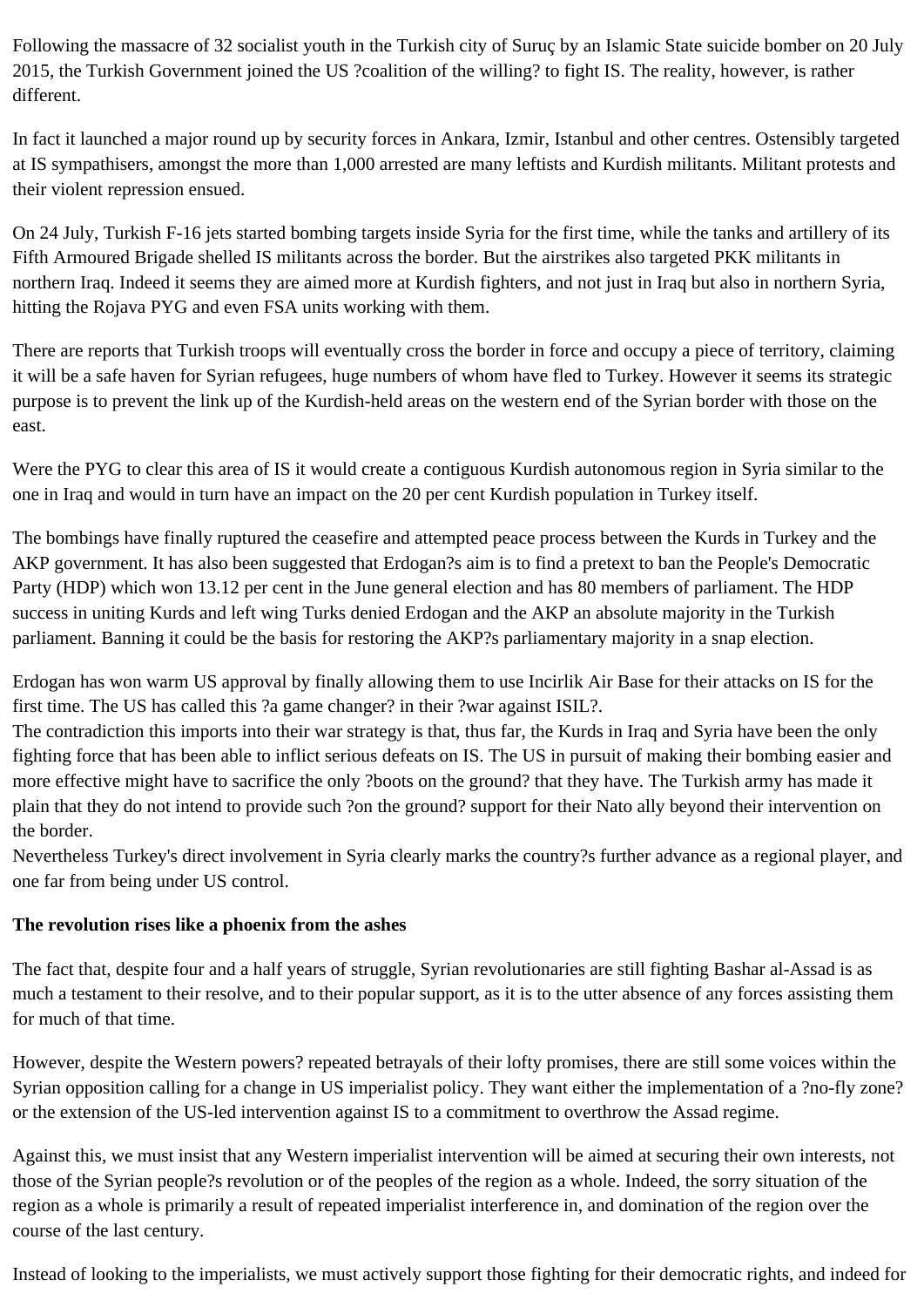their lives: that is, the Kurdish people?s struggle for national self-determination, and the struggle of the Syrian people as a whole to overthrow their ossified, decades-old Baathist dictatorship. We can do this in part by promoting practical solidarity. The millions-strong labour movement in the West should demand and provide every form of material aid needed by the forces on the ground.

This should be done not as a matter of ?charity?, but through a consciously political campaign seeking to win the labour movement to a position of solidarity with the Syrian people, both against IS and against the Assad regime, and also of opposition to imperialist intervention.

However, if our governments, for whatever self-interested reasons of their own, offer these same forces any material assistance, then our job should be to demand that this aid is ?without strings?, that it should not be attached to any conditions, military or political, that limit the freedom of action of the insurgent Syrian Arab and Kurdish people.

And as a matter of the most extreme urgency, we should denounce the racist immigration controls that prevent Syrian refugees from being able to claim asylum legally in the West, and that leave thousands risking their lives trying to cross the Mediterranean in flimsy boats for which they have paid a fortune to human traffickers in order to escape a living hell at home.45

## **The human cost of the war**

The suffering caused by the Syrian civil war has been staggering. Its most basic statistic, the number of deaths, is estimated by the United Nations (up to 15 January 2015) as 220,000.46 Other sources, like the Syrian Observatory of Human Rights, say the figure could be as high as 330,000.47,48

People are struggling for food and water supplies amongst shattered houses, hospitals, schools, universities and broken infrastructure. The fruits of many decades of economic and social development have been obliterated. Scientists in the US and in China have estimated that, as monitored by space satellite photography, 83 per cent of Syria?s electric lighting has gone out, plunging cities like Aleppo into near total darkness.49,50

Religious and ethnic communities that have lived in the region for centuries have been driven from their homes. Intercommunal hatreds have been fanned to white heat, something for which the regime bears the main responsibility. Cultural treasures have been destroyed.

And within Syria, at least 7.6 million refugees have been displaced and their homes looted, as of July 2015, according to the Internally Displaced Monitoring Centre.51 No wonder then that huge numbers of desperate people have fled the country altogether.

Before the war, Syria was a country of 23 million people. There are now close on 4 million refugees who have fled the country. This includes 2.2 million Syrians registered by the United Nations High Commission for Refugees.52

There are 132,000 in Egypt, 249,000 in Iraq, 629,000 in Jordan and 1.1 million in Lebanon, while 1.8 million are registered in Turkey and a further 24,000 in North Africa.53 In addition to the countries surrounding Syria, 270,000 have managed to reach Europe via the Mediterranean or the Balkans. The UNHCR reports it has received less than a quarter of the \$5.5 billion (£3.6 billion) promised, which it needs to help Syrian refugees and the countries hosting them.54

Such a degree of dislocation and dispersal makes it clear why the Syrian revolution has not progressed according to the textbooks of some so-called revolutionaries, and also why the forces of civil society and their organisations have been compressed and cramped into bodies waging a war.

Factories and workshops closed and laid off their workers. And the official trade unions, tied hand and foot to the Baathist regime, were unable or unwilling to defend them or chart any independent course of action. It explains too why the Syrian working class has not been able to play any independent role beyond local and episodic instances.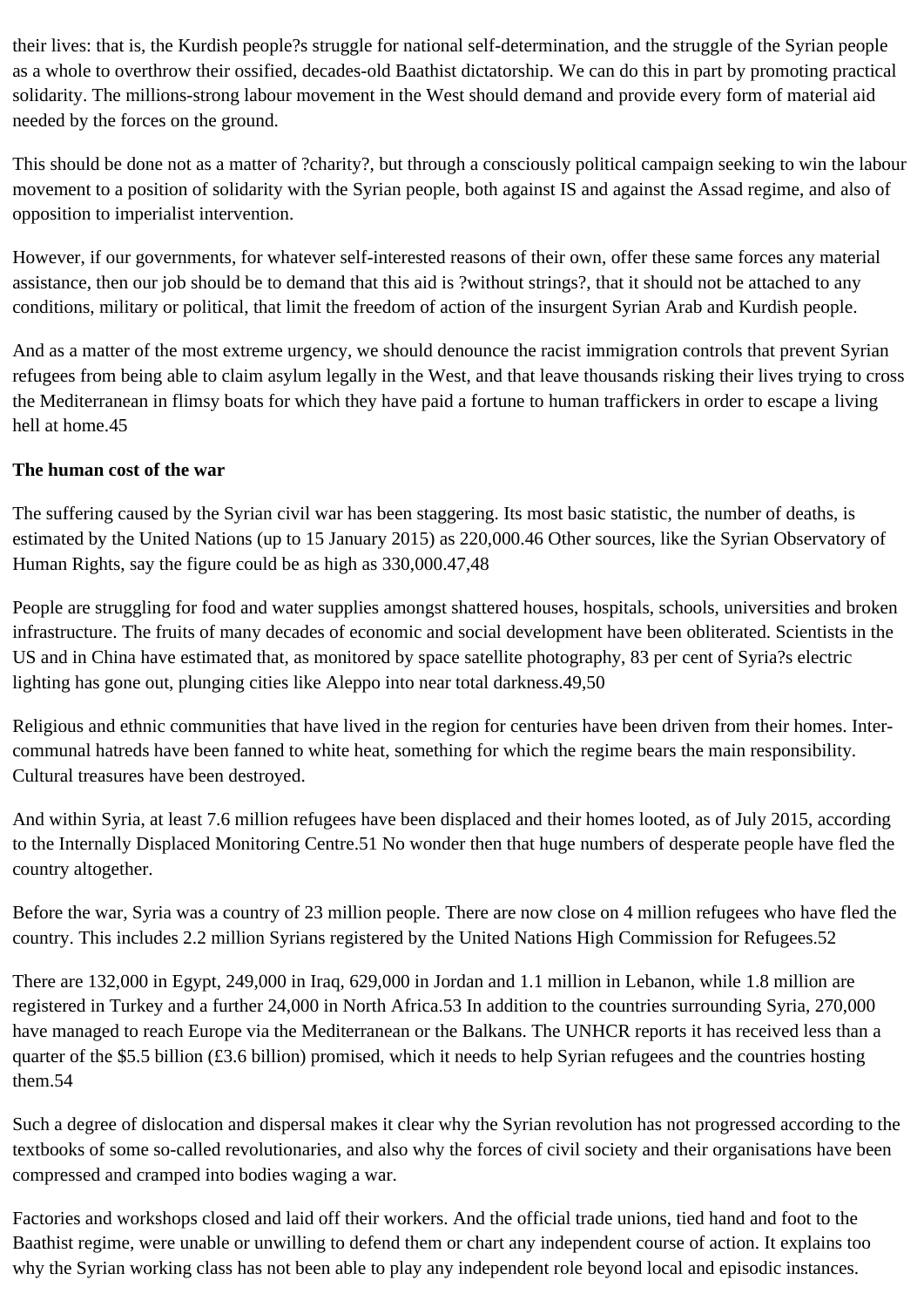Nevertheless, in spite of all this, the struggle for freedom and democracy goes on, albeit under the harshest conditions and against a range of different counterrevolutionary forces.

The most obvious of these is the regime itself. It has shown itself willing to destroy its own people to preserve its luxury and privilege. But it is sawing through the bough on which it sits. Then there are the takfiri jihadists, headed by IS, whose caliphate would be as bad as the regime. Outside of the country, big regional powers like Turkey, Iran and Saudi Arabia, and smaller ones like Hezbollah, intervene by direct military action and/or by supplying money and weapons to their favoured clients.

And Israel?s need for ?security?, once provided to it by a Baathist regime that didn?t fire a shot in anger over the Israelioccupied Syrian Golan Heights for decades, has been a major factor in the Western powers? decision to preserve a deadly stalemate.55,56,57,58

## **Rival imperialisms clash in Syria**

Behind all these forces stand the two major imperialist powers; Russia and the US, now once more openly Cold War rivals. The Assad family and the Baathist regime are Russian assets inherited from the USSR, and Moscow did much to ensure that they survived the first assault of the revolution. Putin?s regime also has an independent stake in ?the War on Terror?; Russia?s brutal war of conquest and continued occupation in Chechnya means that Chechen Islamist fighters are to be found on any front where they can hit back at Russia?s allies or interests.

Other, more tangible, Russian assets in Syria include the port of Tartous, open to Russian warships and the only port on the Mediterranean from which Russia can project its power as a regional player. Russia has supplied the Assad regime with huge amounts of weapons and surveillance technology, drones, etc., as well as data from its satellites.59

Then there are Russia?s economic investments. In 2005, Russia simply wrote off some 70 per cent of Syria?s \$13.4 billion debt.60Moscow estimates that Russian investments in Syria stood at \$19.4 billion in 2009, involving infrastructure, energy and tourism, nuclear power and oil and gas exploration.61 As a valued ally of Iran, Syria is a vital part of Russia?s informal ?empire?. Without Putin?s support, the Assad regime would undoubtedly have collapsed much sooner.

Russia?s interventions on Assad?s side have been matched, albeit far more cautiously, by those of the US, which has up until now at least carefully avoided tipping the strategic balance decisively against Assad. Despite a few neoconservative blowhards in the White House, Obama is very wary of being drawn into an overt ?boots on the ground? intervention in Syria. And besides which, neocons like Victoria Nuland and Robert Kagan have their hands full right now with the absolute mess they have created in Ukraine.

All the same, the CIA did covertly aid some Syrian rebels early on in the civil war. At first, it only supplied some suitably ?moderate? rebels with ?non-lethal aid?, claiming that any weapons supplied might fall into the wrong hands.62,63 This has become something of a joke since the US-trained Iraqi army?s rout resulted in a huge US arsenal, including tanks and armoured vehicles, falling to IS in Mosul.

Subsequently, US aid to the rebels expanded to include training, cash and intelligence to its preferred commanders in the FSA. In 2013, it began giving them low-grade weaponry, but held off from supplying surface-to-air missiles that could have enabled the rebels to resist the regime?s helicopters and jets which still command the skies.64

In September 2014, after IS?s stunning victories and eruption into Syria, Obama blustered that the US would now ?degrade and ultimately destroy? IS.65 And the House of Representatives formally authorised him to train and equip Syrian rebels against IS.66

By then, aid was also being provided to some Islamist forces judged to be firm opponents of IS. What the US regards as its successful experiment in Kobane has persuaded Obama to arm and coordinate operationally with other Syrian opposition groups beyond the Kurdish YPG, giving them technical aids equipped with radio and Global Positioning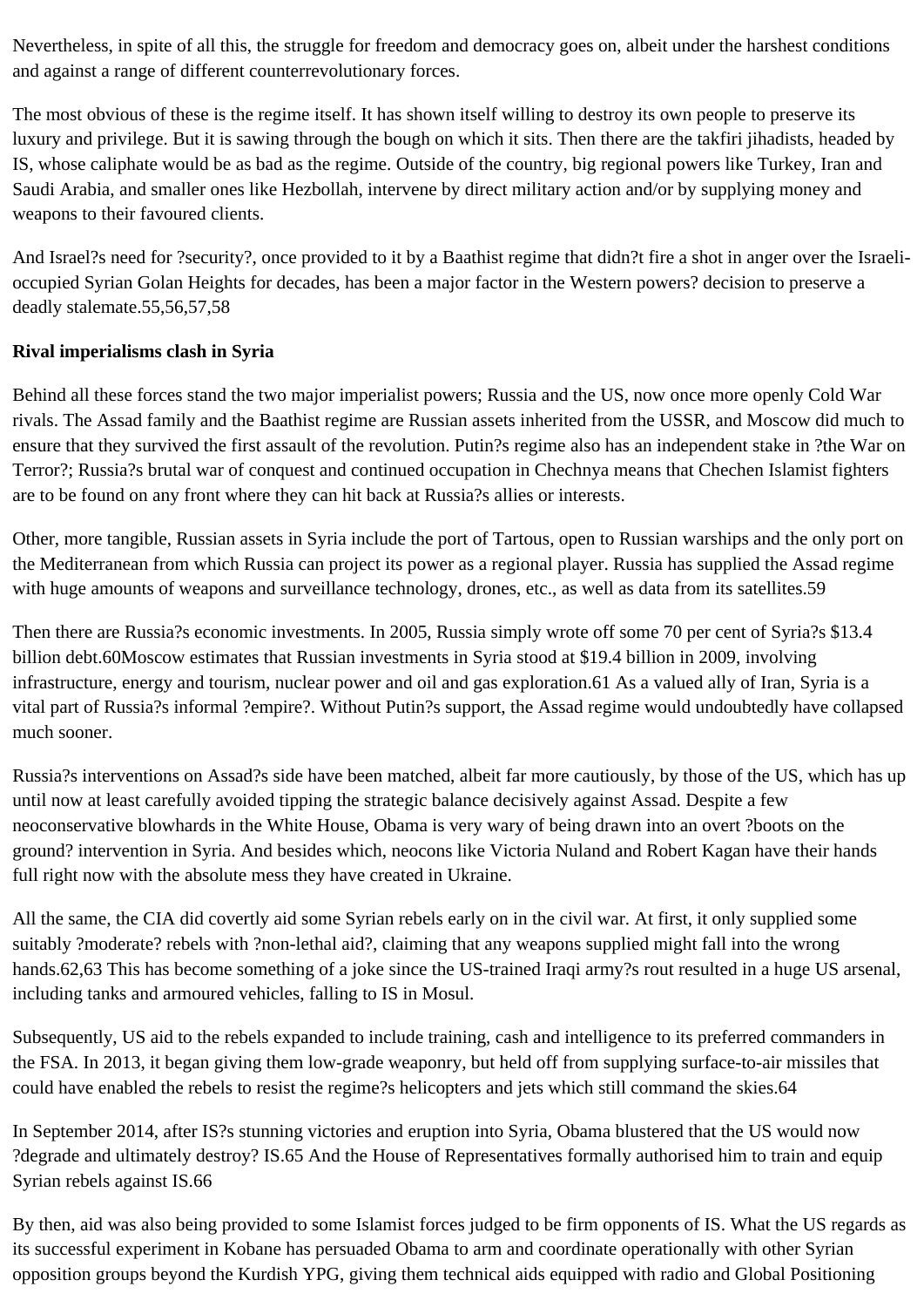## System (GPS) equipment to call in airstrikes.67

They also plan to send 400 troops, and hundreds more support staff, to neighbouring countries to train 5,000 anti-Assad fighters a year for the next three years. The UK?s David Cameron, more warlike (from the sidelines) until his ardour was suddenly cooled on 29 August 2013 by a House of Commons vote forbidding intervention, has confirmed the despatch of 75 military instructors to train Syrian opposition forces. Other countries taking part in the anti-IS campaign include Jordan, Qatar, Saudi Arabia, and Turkey.68,69

The USA, as we have seen, was only drawn into Syria in the form of air attacks on IS targets because of the situation in Iraq and the fact that IS had established a safe base in Syria. In the east of Syria, there are reports that US Special Forces have attacked an IS-held stronghold close to the oil facilities at al-Omar in Deir ez-Zor province, near Iraq?s majority-Sunni (and largely IS-held) Anbar province.70

The target of the raid, alleged ?IS oil chief? Abu Sayyaf, was killed and his wife captured on 17 May,71 shortly before IS?s own capture of nearby Palmyra from the Assad regime on 20 May. Palmyra, known to the outside world as a tourist resort famous for its archaeological treasures, was also notorious in Syria for decades as the location of the regime?s major prison complex.

In March this year, there was even talk of an alliance between the hitherto bitter rivals, Turkish President Erdogan and the Saudi and Qatari monarchs, to intervene militarily in Syria not only to fight IS but to speed up Assad?s downfall.72,73 Whatever the tactical advantages this might appear to bring to the secular and democratic forces, it would plainly presage a reactionary outcome, since it would need US approval, and would probably aim to preserve the Baathist state apparatus intact while ousting the Assad clan and its immediately surrounding entourage.

This would inevitably mean violently repressing all genuine revolutionary and democratic forces as ?agents of disorder?.

## **Conclusion**

The progressive democratic forces, Arab and Kurdish alike, fighting both the Assad regime and the equally counterrevolutionary IS, still deserve our full support. The Syrian revolution is not yet dead, disfigured and bloodied though it may be. It still exists in the relatively democratic structures in Rojava, in the local councils and committees in the southern and northern liberated zones, and in the courageous militias and units defending them.

True, the political leaderships, the PYD as well as the FSA and the Syrian opposition exiles, have made unprincipled concessions to US imperialism and its regional allies, including calls for direct US intervention which, if it occurred, would sabotage any potential for revolutionary gains, democratic let alone socialist.

It will only be by fighting to defeat both sets of enemies of democracy in Syria, the Assad regime and IS, and by preventing US and European imperialism from expropriating the revolution from without, that it will be possible to conquer wider and wider democratic spaces. Within these the revolution can continue to mobilise, building up powerful progressive forces including, above all, the Syrian working class, whose independent forces are still in an absolutely embryonic state. This will also require a political struggle by revolutionary socialists against the present leaderships of the resistance.

When the dictatorship finally disintegrates, the admittedly small forces of the revolutionary left will have to make it their priority to assist this working class to form its own independent class organisations ? workers? councils and militant trade unions, in alliance with all the dispossessed and displaced strata of the population. It will have to do all in its power to ensure that the caste of exiled bourgeois politicians, the elements of the old regime and the stooges of Turkey or the Arab Gulf states do not usurp power from the people under a thin veneer of democracy.

And their aim must be for the workers, peasants, small producers and the urban intelligentsia to take power and build a new society from the ashes of this brutal war, and with it a common future for all of Syria?s people.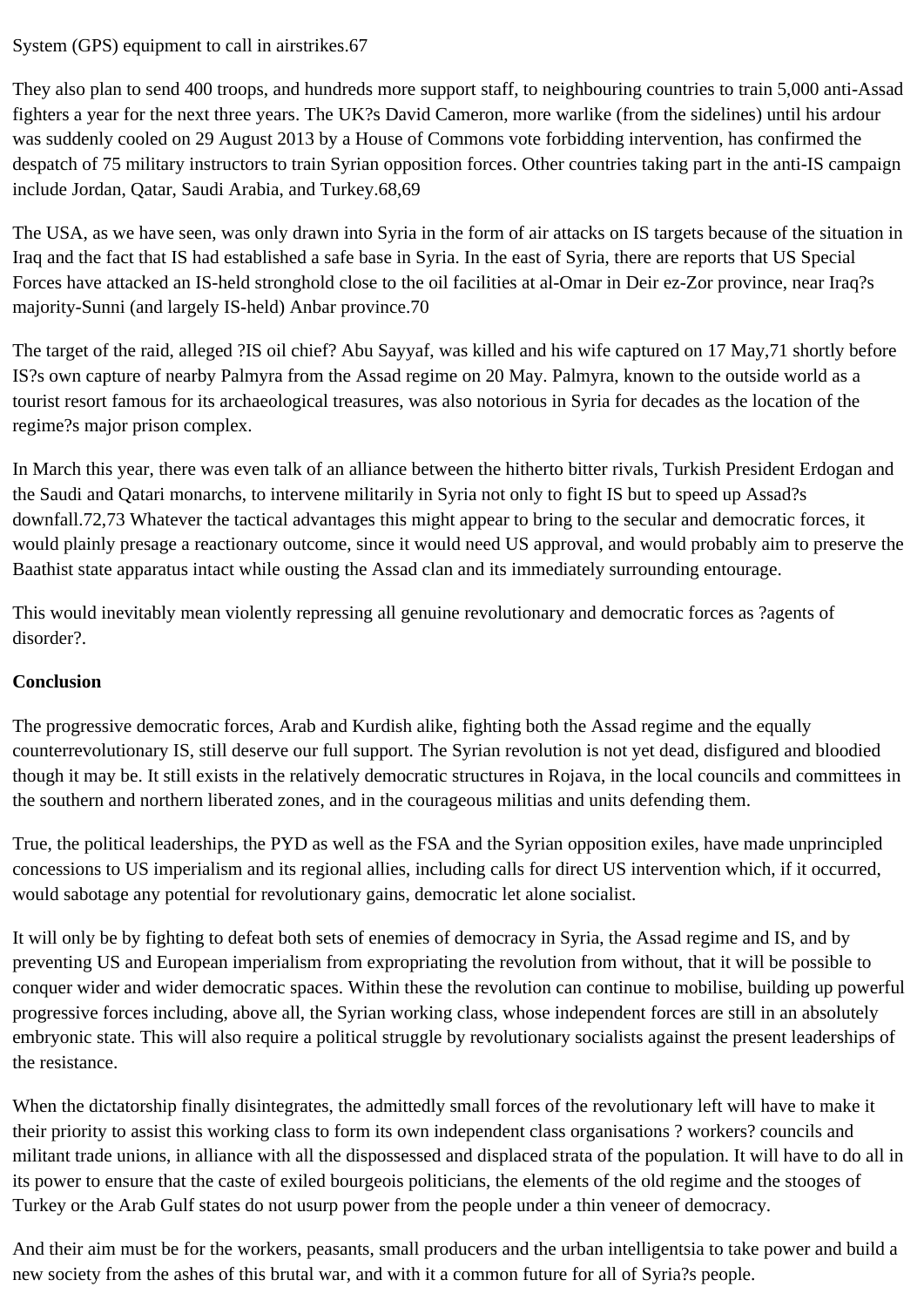- 1 http://www.workersliberty.org/story/2014/05/14/syria-assad-gains-ground
- 2 http://www.bbc.co.uk/news/uk-33297440[2]
- [http://www.bbc.co.uk/news/world-europe-33284937](http://www.workersliberty.org/story/2014/05/14/syria-assad-gains-ground)
- [http://www.bbc.co.uk/news/world-midd](http://www.bbc.co.uk/news/uk-33297440)le-east-332871486
- [https://twitter.com/SyriacMFS/status/614014401](http://www.bbc.co.uk/news/world-europe-33284937)3650616B2
- [http://www.nbcnews.com/storyline/isis-terror/kurdish](http://www.bbc.co.uk/news/world-middle-east-33287136)-fighters-push-cld60...
- [http://en.hawarnews.com/42-civilians-lost-their-lives-in-](https://twitter.com/SyriacMFS/status/614014401365061632)isis-attack- $\overline{17}$ ...
- 8 http://www.bbc.co.uk/news/world-middle-east-332856899
- 9 https://twitter.com/LCarabinier/status/611227480343584968
- [0 http://peaceinkurdistancampaign.com/resources/pik](http://www.bbc.co.uk/news/world-middle-east-33285699)-campaign-statements/to...
- 11 http://rudaw.net/english/middleeast/syria/130320[151]
- [http://www.aa.com.tr/en/world/544296-syria-turkmens-caught-between-](http://peaceinkurdistancampaign.com/resources/pik-campaign-statements/towards-freedom-and-democracy-for-syria-and-all-the-peoples-of-the-middle-east/)a\$\$2d...
- [http://www.alaraby.co.uk/english/politics/2015/6/](http://rudaw.net/english/middleeast/syria/130320151)15/syrian-rebels-accuse...
- [http://en.etilaf.org/press/syrian-coalition-warns-the-pyd-and-condemns-i..](http://www.aa.com.tr/en/world/544296-syria-turkmens-caught-between-assad-pyd-and-daesh).
- [http://aranews.net/2015/06/kurds-liberated-tel-abyad-no-displacemen](http://www.alaraby.co.uk/english/politics/2015/6/15/syrian-rebels-accuse-kurds-of-ethnic-cleansing)t-topla...
- [http://www.al-monitor.com/pulse/originals/2015/06/turkey-syria-kurd](http://en.etilaf.org/press/syrian-coalition-warns-the-pyd-and-condemns-its-crimes.html)ish-t6.
- [https://magpie68.wordpress.com/2015/06/26/the-ypg-in-tal-abyad-do-](http://aranews.net/2015/06/kurds-liberated-tel-abyad-no-displacement-against-arabs-syrian-opposition-figure/)the-et...
- [http://www.theguardian.com/world/2015/may/24/syria-iran-isis-battle-a](http://www.al-monitor.com/pulse/originals/2015/06/turkey-syria-kurdish-corridor-in-the-making-kobane.html)fabl...
- [https://unfetteredfreedom.wordpress.com/2015/04/14/idlibs-liberation-th](https://magpie68.wordpress.com/2015/06/26/the-ypg-in-tal-abyad-do-the-ethnic-cleansing-charges-hold-water/)e...
- 20 http://www.bbc.co.uk/news/world-middle-east-331660203
- [http://syriadirect.org/news/defected-general-%E2%80%98druze-do-n](https://unfetteredfreedom.wordpress.com/2015/04/14/idlibs-liberation-thoroughly-exposed-the-pro-assad-media/)ot-repre...
- [http://english.alarabiya.net/en/perspective/features/2](http://www.bbc.co.uk/news/world-middle-east-33166043)014/03/10/HungePa...
- 23 https://www.middleeastmonitor.com/articles/middle-east/18134-isis-and28...
- [http://www.thenational.ae/opinion/comment/isils-yarmouk-offensive-](http://english.alarabiya.net/en/perspective/features/2014/03/10/Hunger-as-a-weapon-of-war-Yarmouk-Syrians-eat-cats-and-dogs-.html)has-241...
- [https://now.mmedia.me/lb/en/commentary/565398-assads-strategy-don](https://www.middleeastmonitor.com/articles/middle-east/18134-isis-and-nusra-are-one-in-yarmouk-camp)t-f25ht...
- [http://www.nytimes.com/2014/01/07/world/middleeast/rebel-infighting-e](http://www.thenational.ae/opinion/comment/isils-yarmouk-offensive-has-profound-implications)xp26].
- [http://syriadirect.org/news/kafr-nabl-activists-freed-after-isis-arrests/](https://now.mmedia.me/lb/en/commentary/565398-assads-strategy-dont-fight-daesh-direct-it)
- [http://www.dailystar.com.lb/News/Middle-East/2014/Jan-03/242966-isis-](http://www.nytimes.com/2014/01/07/world/middleeast/rebel-infighting-expands-to-eastern-Syrian-city.html) $\Phi$ 88]..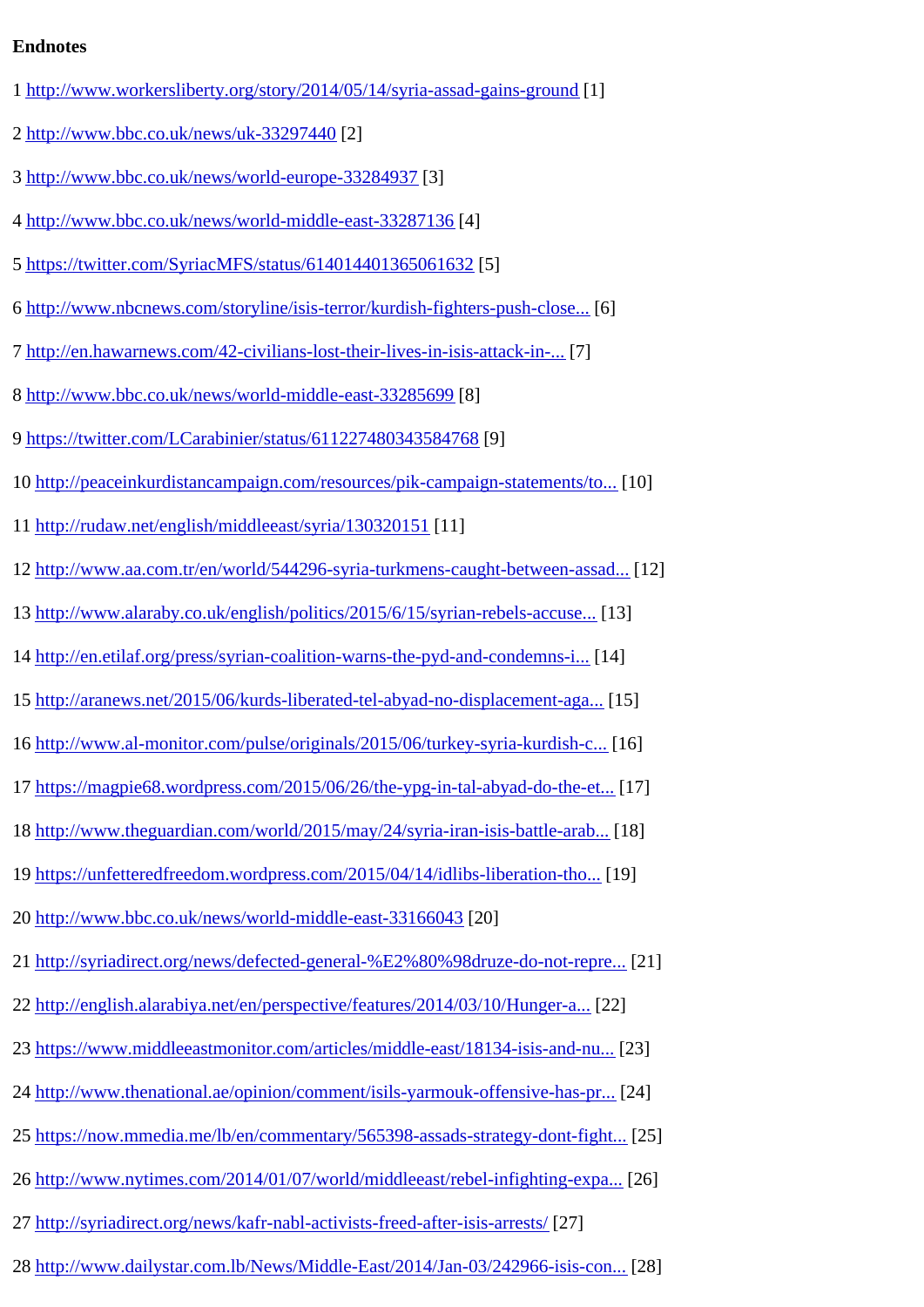- 30 http://www.understandingwar.org/report/hezbollah-s[30]
- 31 http://www.longwarjournal.org/archives/2015/06/hezbollah-brigades-fla[8nt]..
- [http://www.middleeasteye.net/news/afghan-fighters-](http://www.understandingwar.org/report/hezbollah-syria)increasingly-significa...
- [https://now.mmedia.me/lb/en/NewsReports/565519-syria-alawites-repo](http://www.longwarjournal.org/archives/2015/06/hezbollah-brigades-flaunts-us-equipment-in-anbar-operation.php)rt**[33]**...
- [https://now.mmedia.me/lb/en/NewsReports/565486-druze-recruits-de](http://www.middleeasteye.net/news/afghan-fighters-increasingly-significant-player-syrian-battlefield-1394440308)fect344...
- 35 http://www.aljazeera.com/news/2015/04/syria-toxic-chemicals-idlib-bar[655].
- 36 http://freebeacon.com/national-security/assad-targets-civilians-hosp361...
- [https://mkaradjis.wordpress.com/2015/06/29/%E2%80%8Bthe-israel-b](http://www.aljazeera.com/news/2015/04/syria-toxic-chemicals-idlib-barrel-bombings-150414091928799.html)ack\$3ab...
- [http://www.businessinsider.com/john-kerry-syria-unbelievably-sma](http://freebeacon.com/national-security/assad-targets-civilians-hospitals-amid-defeats-in-syrian-war/)ll-inf88].
- [http://www.bbc.co.uk/news/world-middle-east-20156688](https://mkaradjis.wordpress.com/2015/06/29/​the-israel-backs-jabhat-al_nusra-fairy-tale-and-its-deadly-consequences/)9
- 40 http://www.defense.gov/home/features/2014/0814\_**[40]**/
- 41 http://www.liveleak.com/view?i=74b\_141148286411]
- [http://rt.com/usa/191576-syria-coalition-silos-civilian](http://www.defense.gov/home/features/2014/0814_iraq/)\$2]
- [https://firstlook.org/theintercept/2015/05/28/cal](http://www.liveleak.com/view?i=74b_1411482851)led-khorasan-group-d**443.**..
- [http://www.dailysabah.com/politics/2015/06/29/syri](http://rt.com/usa/191576-syria-coalition-silos-civilians/)ans-frustrated-with-[44].
- [http://www.mirror.co.uk/news/ampp3d/britain-more-stingy-taking-syr](https://firstlook.org/theintercept/2015/05/28/called-khorasan-group-doesnt-exist/)ian-545].
- [http://www.huffingtonpost.com/2015/01/15/syria-rebel-truce\\_n\\_64782](http://www.dailysabah.com/politics/2015/06/29/syrians-frustrated-with-us-condition-to-not-prioritize-assad-in-fight)26[46]hl
- [http://www.syriahr.com/en/2015/06/320000-people-killed-since-the-begi](http://www.mirror.co.uk/news/ampp3d/britain-more-stingy-taking-syrian-5319766)ment]..
- [http://www.independent.mk/articles/18398/Death+Toll+in+Syria+May+H](http://www.huffingtonpost.com/2015/01/15/syria-rebel-truce_n_6478226.html)ave+FPa...
- 49 http://rt.com/news/240297-syria-electricity-out-darkness]
- 50 http://time.com/3741451/syria-lights-civil-war-satellif<sub>60</sub>]
- [http://www.internal-displacement.org/middle-east-an](http://rt.com/news/240297-syria-electricity-out-darkness/)d-north-africa/syftal].
- 52 http://data.unhcr.org/syrianrefugees/regional.pmp
- 53 http://www.juancole.com/2015/07/displaced-population-generation[56hl
- [http://www.bbc.co.uk/news/world-middle-eas](http://data.unhcr.org/syrianrefugees/regional.php)t-33457884
- [http://www.independent.co.uk/news/world/middle-east/israelis-find](http://www.juancole.com/2015/07/displaced-population-generation.html)-an-[55]..
- [http://www.al-monitor.com/pulse/originals/2015/07/is](http://www.bbc.co.uk/news/world-middle-east-33457886)rael-syria-war-bas<sup>[56]</sup>...
- 57 http://www.al-monitor.com/pulse/originals/2015/07/zvi-hauser-israel-s $\frac{57}{1}$ .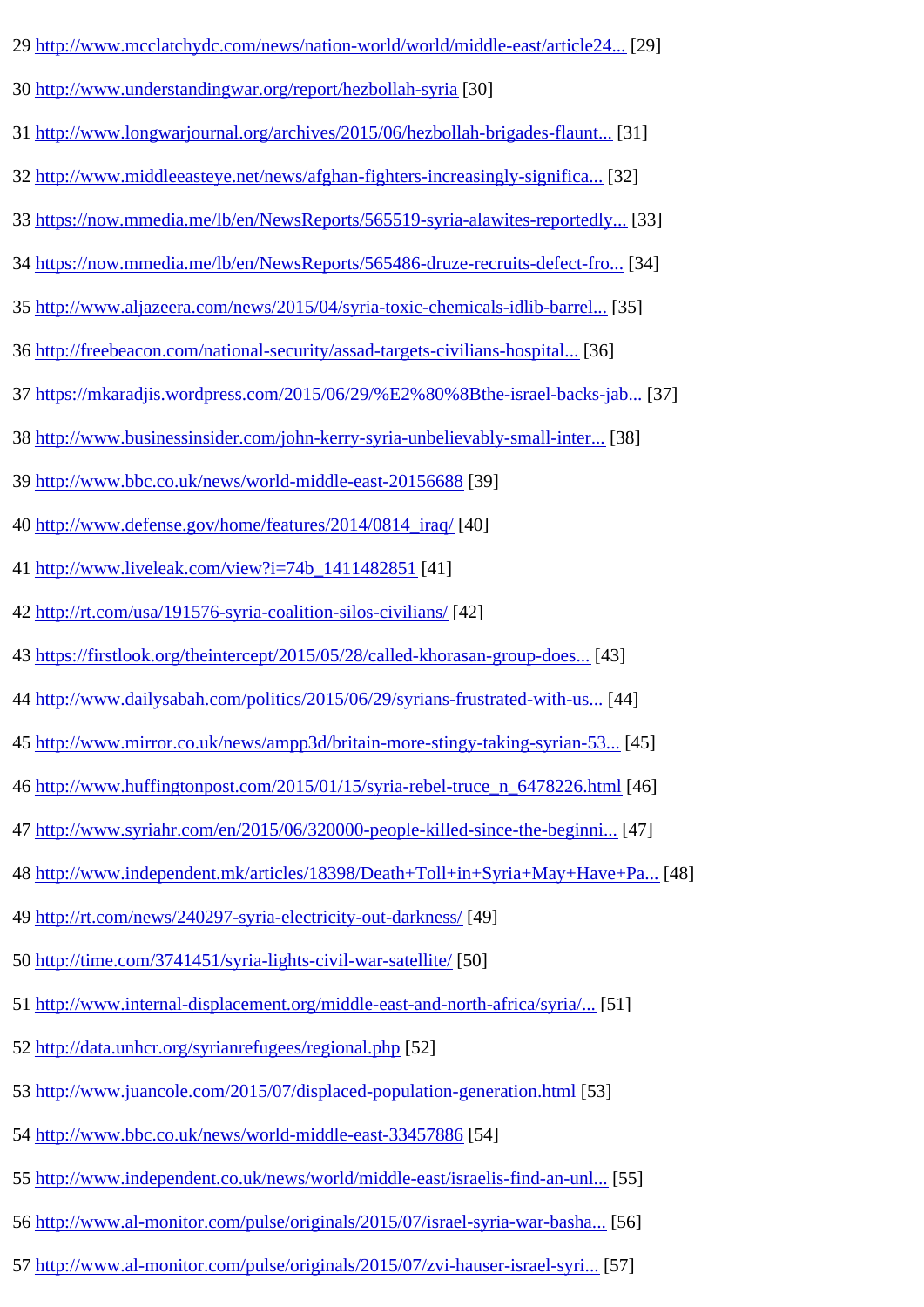59 http://www.reuters.com/article/2014/01/17/us-syria-russia-arms-idUSBRE59...

60 http://www.cnbc.com/id/1010045360]

61 http://www.themoscowtimes.com/business/article/billions-of-dollars-of-f61.

62 [http://www.nytimes.com/2012/03/](http://www.cnbc.com/id/101004539)26/world/middleeast/us-and-turkey-to-step...

63 [http://www.telegraph.co.uk/news/worldnews/middleeast/syria/105104](http://www.themoscowtimes.com/business/article/billions-of-dollars-of-russian-business-suffers-along-with-syria/443078.html)98/Br31...

64 [http://www.pbs.org/newshour/rundown/could-new-technology-deter-risks](http://www.nytimes.com/2012/03/26/world/middleeast/us-and-turkey-to-step-up-nonlethal-aid-to-syrian-rebels.html)-[64]..

65 [https://www.whitehouse.gov/blog/2014/09/10/president-obama-we-will-d](http://www.telegraph.co.uk/news/worldnews/middleeast/syria/10510498/Britain-and-US-suspend-non-lethal-aid-to-Syrian-rebels.html)e@fal...

66 http://www.theguardian.com/world/2014/sep/11/congress-shrugs-off-legioed...

67 http://www.wsj.com/articles/u-s-to-give-some-syria-rebels-ability-to-d6 $Z$ ].

68 [http://www.aljazeera.com/news/middleeast/2015/01/us-troops-train-syri](http://www.theguardian.com/world/2014/sep/11/congress-shrugs-off-legal-concerns-obama-isis)68}...

69 [http://www.wsj.com/articles/u-k-to-provide-about-75-staff-to-train-sy](http://www.wsj.com/articles/u-s-to-give-some-syria-rebels-ability-to-call-airstrikes-1424208053)r[69]

70 http://www.middleeasteye.net/news/suffers-string-defeats-4-leaders-k704...

71 [http://www.theguardian.com/world/2015/may/16/us-special-forces-k](http://www.wsj.com/articles/u-k-to-provide-about-75-staff-to-train-syrian-opposition-forces-against-isis-1427370762)ill-i\$79.].

72 [http://www.dailysabah.com/columns/kilic-bugra-kanat/2015/03/07/tur](http://www.middleeasteye.net/news/suffers-string-defeats-4-leaders-killed-us-troops-syria-1359337274)keyF32...

73 [http://www.huffingtonpost.com/2015/04/12/saudi-arabia-turkey-syria\\_n](http://www.theguardian.com/world/2015/may/16/us-special-forces-kill-isis-commander-wife-syria)\_7031..

Source URL: [https://fifthinternational.org/content/revolution-and-counterrev](http://www.huffingtonpost.com/2015/04/12/saudi-arabia-turkey-syria_n_7012268.html)olution-syria

Links:

- [1] http://ww[w.workersliberty.org/story/2014/05/14/syria-assad-gains-ground](https://fifthinternational.org/content/revolution-and-counterrevolution-syria)
- [2] http://www.bbc.co.uk/news/uk-33297440

## [3] http://www.bbc.co.uk/news/world-europe-33284937

- [4] http://www.bbc.co.uk/news/world-middle-east-33287136
- [5] https://twitter.com/SyriacMFS/status/614014401365061632

[6] http://www.nbcnews.com/storyline/isis-terror/kurdish-fighters-push-closer-isis-caliphates-capital-syria-n380186

- [7] http://en.hawarnews.com/42-civilians-lost-their-lives-in-isis-attack-in-kobani/
- [8] http://www.bbc.co.uk/news/world-middle-east-33285699
- [9] https://twitter.com/LCarabinier/status/611227480343584768
- [10] http://peaceinkurdistancampaign.com/resources/pik-campaign-statements/towards-freedom-and-democracy-f syria-and-all-the-peoples-of-the-middle-east/
- [11] http://rudaw.net/english/middleeast/syria/130320151
- [12] http://www.aa.com.tr/en/world/544296-syria-turkmens-caught-between-assad-pyd-and-daesh
- [13] http://www.alaraby.co.uk/english/politics/2015/6/15/syrian-rebels-accuse-kurds-of-ethnic-cleansing
- [14] http://en.etilaf.org/press/syrian-coalition-warns-the-pyd-and-condemns-its-crimes.html
- [15] http://aranews.net/2015/06/kurds-liberated-tel-abyad-no-displacement-against-arabs-syrian-opposition-figure/
- [16] http://www.al-monitor.com/pulse/originals/2015/06/turkey-syria-kurdish-corridor-in-the-making-kobane.html
- [17] https://magpie68.wordpress.com/2015/06/26/the-ypg-in-tal-abyad-do-the-ethnic-cleansing-charges-hold-water/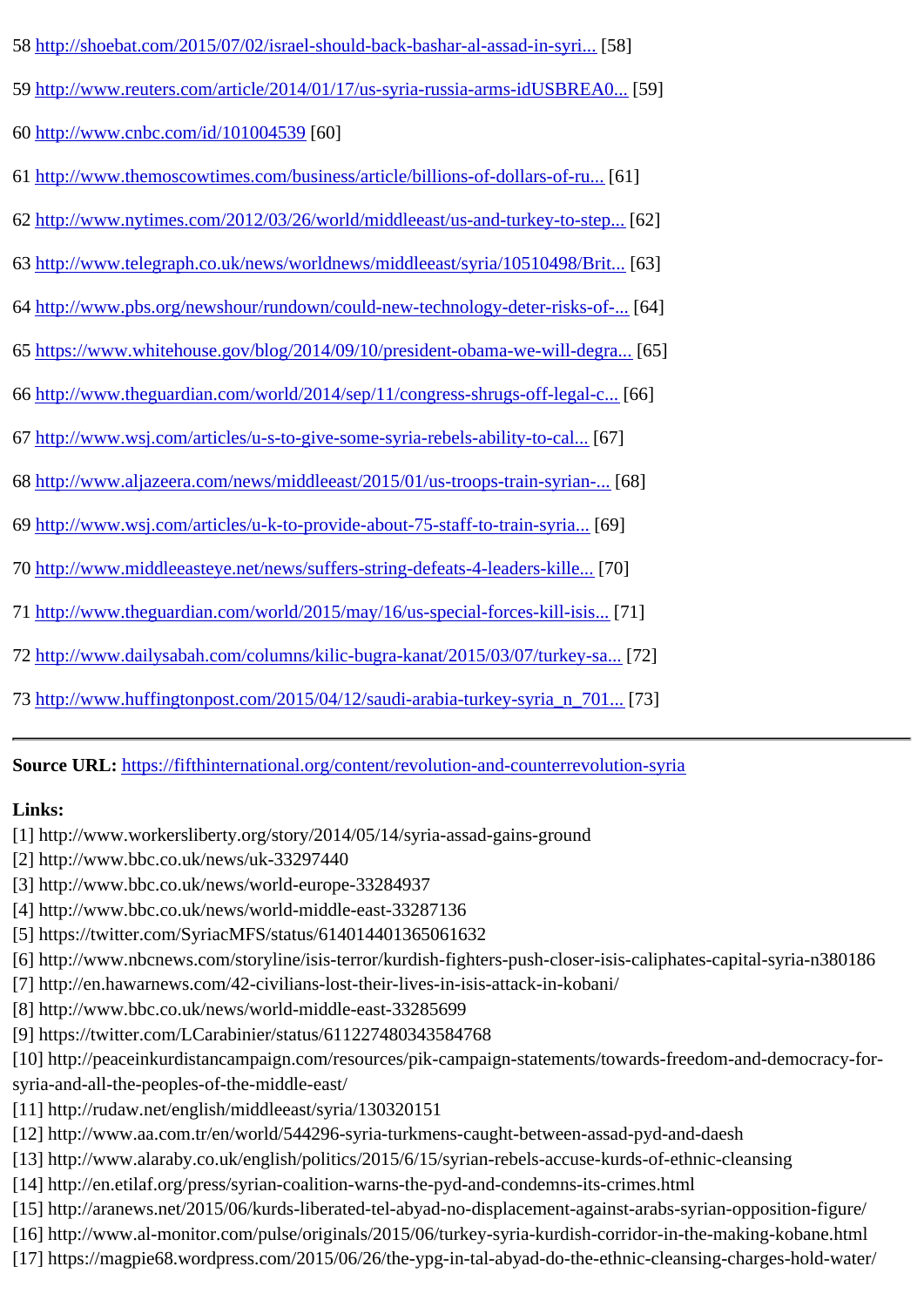- [18] http://www.theguardian.com/world/2015/may/24/syria-iran-isis-battle-arab-world
- [19] https://unfetteredfreedom.wordpress.com/2015/04/14/idlibs-liberation-thoroughly-exposed-the-pro-assad-media/
- [20] http://www.bbc.co.uk/news/world-middle-east-33166043
- [21] http://syriadirect.org/news/defected-general-%E2%80%98druze-do-not-represent-a-cog-in-the-regimemachine%E2%80%99/
- [22] http://english.alarabiya.net/en/perspective/features/2014/03/10/Hunger-as-a-weapon-of-war-Yarmouk-Syrians-eatcats-and-dogs-.html
- [23] https://www.middleeastmonitor.com/articles/middle-east/18134-isis-and-nusra-are-one-in-yarmouk-camp
- [24] http://www.thenational.ae/opinion/comment/isils-yarmouk-offensive-has-profound-implications
- [25] https://now.mmedia.me/lb/en/commentary/565398-assads-strategy-dont-fight-daesh-direct-it
- [26] http://www.nytimes.com/2014/01/07/world/middleeast/rebel-infighting-expands-to-eastern-Syrian-city.html
- [27] http://syriadirect.org/news/kafr-nabl-activists-freed-after-isis-arrests/
- [28] http://www.dailystar.com.lb/News/Middle-East/2014/Jan-03/242966-isis-condemned-for-brutal-murder-of-fellowjihadist.ashx
- [29] http://www.mcclatchydc.com/news/nation-world/world/middle-east/article24784780.html
- [30] http://www.understandingwar.org/report/hezbollah-syria
- [31] http://www.longwarjournal.org/archives/2015/06/hezbollah-brigades-flaunts-us-equipment-in-anbar-operation.php
- [32] http://www.middleeasteye.net/news/afghan-fighters-increasingly-significant-player-syrian-battlefield-1394440308
- [33] https://now.mmedia.me/lb/en/NewsReports/565519-syria-alawites-reportedly-clash-with-regime-iran-troops [34] https://now.mmedia.me/lb/en/NewsReports/565486-druze-recruits-defect-from-syria-army-activists
- [35] http://www.aljazeera.com/news/2015/04/syria-toxic-chemicals-idlib-barrel-bombings-150414091928799.html
- [36] http://freebeacon.com/national-security/assad-targets-civilians-hospitals-amid-defeats-in-syrian-war/
- [37] https://mkaradjis.wordpress.com/2015/06/29/%E2%80%8Bthe-israel-backs-jabhat-al\_nusra-fairy-tale-and-itsdeadly-consequences/
- [38] http://www.businessinsider.com/john-kerry-syria-unbelievably-small-intervention-war-assad-2013-9?IR=T
- [39] http://www.bbc.co.uk/news/world-middle-east-20156688
- [40] http://www.defense.gov/home/features/2014/0814\_iraq/
- [41] http://www.liveleak.com/view?i=74b\_1411482851
- [42] http://rt.com/usa/191576-syria-coalition-silos-civilians/
- [43] https://firstlook.org/theintercept/2015/05/28/called-khorasan-group-doesnt-exist/
- [44] http://www.dailysabah.com/politics/2015/06/29/syrians-frustrated-with-us-condition-to-not-prioritize-assad-infight
- [45] http://www.mirror.co.uk/news/ampp3d/britain-more-stingy-taking-syrian-5319766
- [46] http://www.huffingtonpost.com/2015/01/15/syria-rebel-truce\_n\_6478226.html
- [47] http://www.syriahr.com/en/2015/06/320000-people-killed-since-the-beginning-of-the-syrian-revolution/
- [48] http://www.independent.mk/articles/18398/Death+Toll+in+Syria+May+Have+Passed+,+
- [49] http://rt.com/news/240297-syria-electricity-out-darkness/
- [50] http://time.com/3741451/syria-lights-civil-war-satellite/
- [51] http://www.internal-displacement.org/middle-east-and-north-africa/syria/figures-analysis
- [52] http://data.unhcr.org/syrianrefugees/regional.php
- [53] http://www.juancole.com/2015/07/displaced-population-generation.html
- [54] http://www.bbc.co.uk/news/world-middle-east-33457886
- [55] http://www.independent.co.uk/news/world/middle-east/israelis-find-an-unlikely-ally-in-assad-as-syrian-civil-warmoves-closer-to-home-9749462.html
- [56] http://www.al-monitor.com/pulse/originals/2015/07/israel-syria-war-bashar-al-assad-support-rebels-al-qaedais.html
- [57] http://www.al-monitor.com/pulse/originals/2015/07/zvi-hauser-israel-syria-druze-golan-heights-annexation.html
- [58] http://shoebat.com/2015/07/02/israel-should-back-bashar-al-assad-in-syria-or-all-hell-will-hit-jerusalem/
- [59] http://www.reuters.com/article/2014/01/17/us-syria-russia-arms-idUSBREA0G0MN20140117